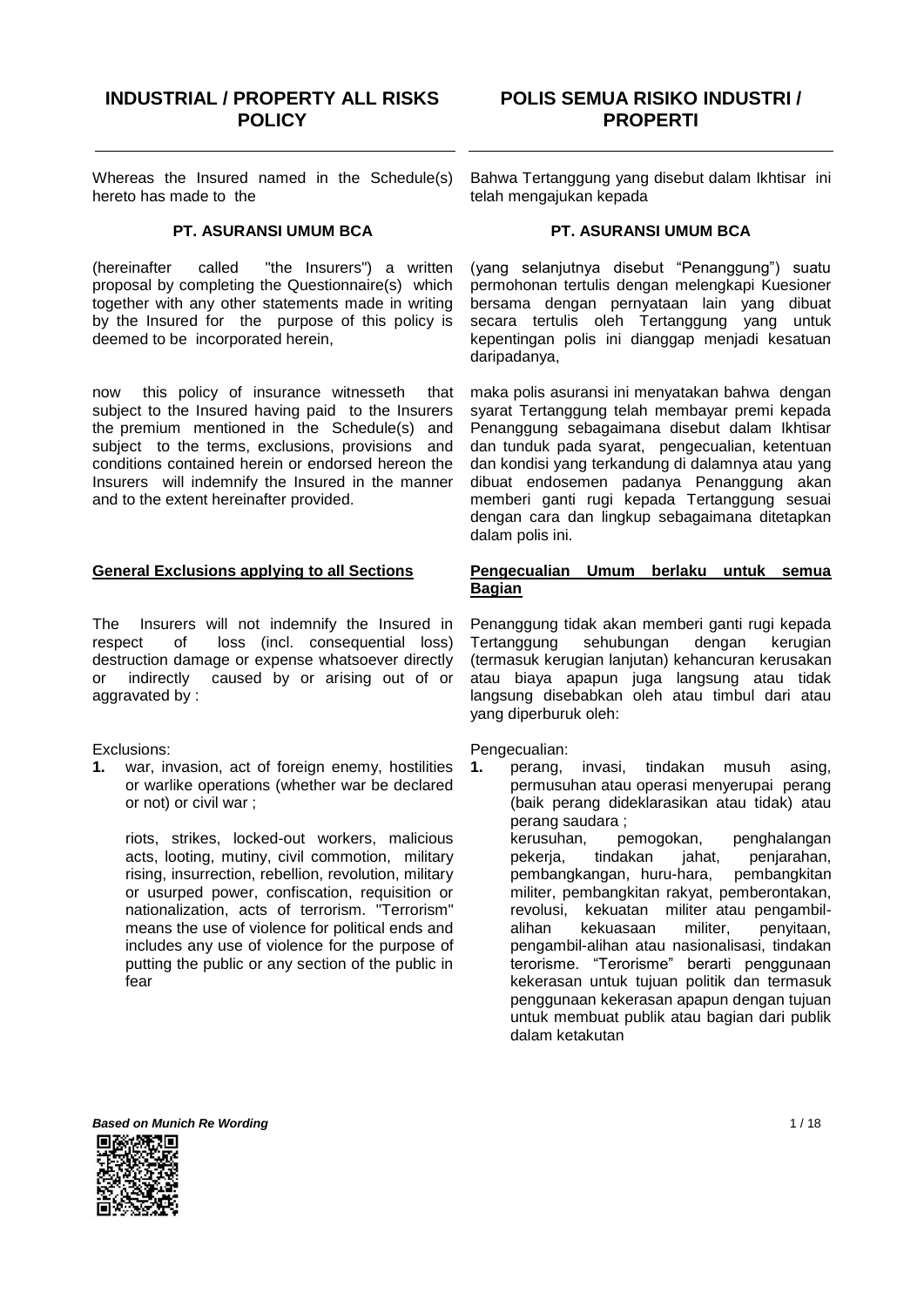- 2.1 ionising radiations or contamination by radioactivity from any nuclear fuel or from any nuclear waste from the combustion of nuclear fuel
- 2.2 the radioactive toxic explosive or other hazardous properties of any explosive nuclear assembly or nuclear component thereof
- 3. wilful act or wilful negligence of the Insured or of his representatives
- 4. total or partial cessation of work

In any action, suit or other proceeding where the Insurers allege that by reason of the provisions of Exclusion 1) and 2) above any loss destruction damage or expense is not covered by this insurance the burden of proving that such loss insurance the burden of destruction damage or expense is covered shall be upon the Insured.

## **General Condition applying to all Sections**

## **1. Definition**

The Schedule(s) the Section(s) and the Endorsement(s) and Questionnaire(s) shall be deemed to be incorporated in and form part of this Policy and the expression "this Policy" wherever used in this contract shall be read as including the Schedule(s) the Section(s) and the Endorsement(s) and Questionnaire(s).

Any word or expression to which a specific meaning has been attached in any part of a Section or of the Endorsement or Questionnaire shall bear such meaning wherever it may appear in such Section, Endorsement or Questionnaire.

# **2. Policy Voidable**

This policy shall be voidable in the event of misdescription, misrepresentation or nondisclosure in any material particular.

# **3. Alteration**

3.1. Section I of this policy shall be avoided with respect to any of the Property Insured in regard to which there be any alteration after the commencement of this insurance

- 2.1 radiasi ionisasi atau kontaminasi oleh radioaktivitas dari bahan bakar nuklir atau limbah nuklir dari pembakaran bahan bakar nuklir
- 2.2 bahan peledak beracun radioaktif atau barang berbahaya lain dari bahan peledak nuklir rakitan atau komponen nuklirnya
- 3. tindakan sengaja atau kelalaian sengaja Tertanggung atau wakilnya
- 4. penghentian pekerjaan total atau parsial

Dalam setiap tindakan, gugatan atau proses hukum lain dimana Penanggung menyatakan bahwa berdasarkan Ketentuan Pengecualian 1) dan 2) diatas suatu kerugian kehancuran kerusakan atau biaya tidak dijamin oleh asuransi ini kewajiban pembuktian bahwa kerugian kehancuran kerusakan tersebut dijamin berada pada Tertanggung.

## **Kondisi Umum berlaku untuk semua Bagian**

**1. Definisi**

Ikhtisar Bagian dan Endosemen dan Kuesioner dianggap menjadi kesatuan pada dan bagian yang tidak terpisahkan dari Polis ini dan ungkapan "Polis ini" dimanapun digunakan di dalam kontrak ini harus dibaca sebagai termasuk Ikhtisar Bagian dan Endosemen dan Kuesioner.

Setiap kata atau ungkapan yang memiliki arti khusus yang terlekat di bagian manapun pada Bagian atau pada Endosemen atau Kuesioner mengandung arti yang sama dimanapun muncul pada Bagian, Endosemen atau Kuesioner tersebut.

# **2. Polis Dapat Tidak Berlaku**

Polis ini dapat menjadi tidak berlaku dalam hal salah deskripsi, salah penyajian atau tidak diungkapkannya setiap keterangan materiil.

## **3. Perubahan**

3.1. Bagian I polis ini menjadi tidak berlaku berkenaan dengan Harta Benda yang Diasuransikan dalam hal mana terdapat suatu perubahan setelah berlakunya asuransi ini

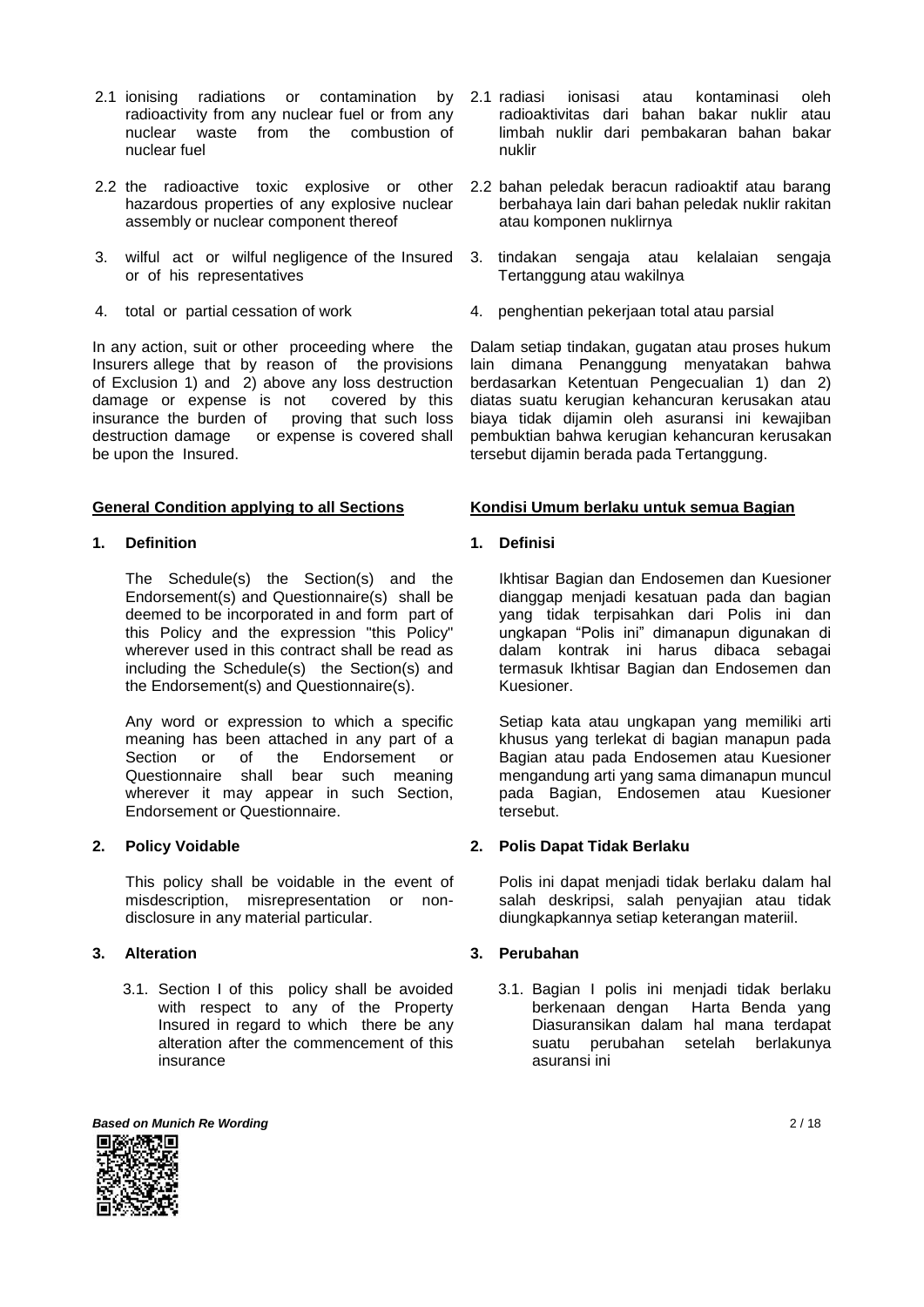- 3.1.1. by removal or
- 3.1.2. whereby the risk of loss destruction or damage is increased or
- 3.1.3. whereby the interest of the Insured ceases except by will or operation of law

unless admitted by the Insurer in writing.

- 3.2. Section II of this policy shall be avoided if after the commencement of this insurance
	- 3.2.1. the Business be wound up or carried on by a liquidator or receiver or permanently discontinued or
	- 3.2.2. the interest of the Insured ceases other than by death or
	- 3.2.3. any alteration be made either in the Business or in the Premises or property therein whereby the risk of loss destruction or damage is increased

unless admitted by the Insurer in writing.

## **4. Warranties**

Every warranty to which this policy is or may be made subject shall from the time the warranty attaches apply and continue to be in force during the whole currency of this policy and non-compliance with any such warranty in so far as it increases the risk of any loss destruction or damage shall be a bar to any claim in respect of such loss destruction or damage.

## **5. Reasonable Precautions**

The Insured shall take all reasonable precautions to prevent loss destruction or damage, e.g. take at his own expense all reasonable precautions, comply with all reasonable recommendations of the Insurers to prevent loss destruction or damage, comply with statutory requirements and manufacturers' recommendations.

## **6. Right of Inspection**

Representatives of the Insurers shall at any reasonable time have the right to inspect and examine the risk and the Insured shall



- 3.1.1. karena pemindahan atau
- 3.1.2. dimana risiko kerugian kehancuran atau kerusakan meningkat atau
- 3.1.3. dimana kepentingan Tertanggung berakhir kecuali karena kehendak atau pelaksanaan hukum

kecuali diakui oleh Penanggung secara tertulis.

- 3.2. Bagian II Polis ini menjadi tidak berlaku jika setelah berlakunya asuransi ini
	- 3.2.1. Usaha ditutup atau dijalankan oleh likuidator atau kurator atau dihentikan secara permanen atau
	- 3.2.2. kepentingan Tertanggung berakhir selain karena kematian atau
	- 3.2.3. suatu perubahan dibuat baik terhadap Usaha atau pada Lokasi atau harta benda di dalamnya dimana risiko terhadap kerugian kehancuran atau kerusakan meningkat

kecuali diakui oleh Penanggung secara tertulis.

## **4. Janji**

Setiap janji terhadap mana polis ini disyaratkan atau mungkin disyaratkan sejak saat janji tersebut melekat akan berlaku dan terus berlaku selama berlakunya polis ini dan tidak dipenuhinya setiap janji tersebut sejauh meningkatkan risiko kerugian kehancuran atau kerusakan akan menjadi penghalang suatu klaim sehubungan dengan kerugian kehancuran atau kerusakan tersebut.

## **5. Pencegahan Yang Wajar**

Tertanggung harus melakukan segala tindakan pencegahan yang wajar untuk mencegah kerugian kehancuran atau kerusakan, misalnya atas biaya sendiri melakukan semua tindak pencegahan yang wajar, memenuhi semua rekomendasi yang wajar dari Penanggung untuk mencegah kerugian kehancuran atau kerusakan, mematuhi peraturan perundangundangan dan rekomendasi pabrik.

## **6. Hak Inspeksi**

Wakil Penanggung pada tiap waktu yang wajar berhak menginspeksi dan mengkaji risiko dan Tertanggung harus memberikan kepada wakil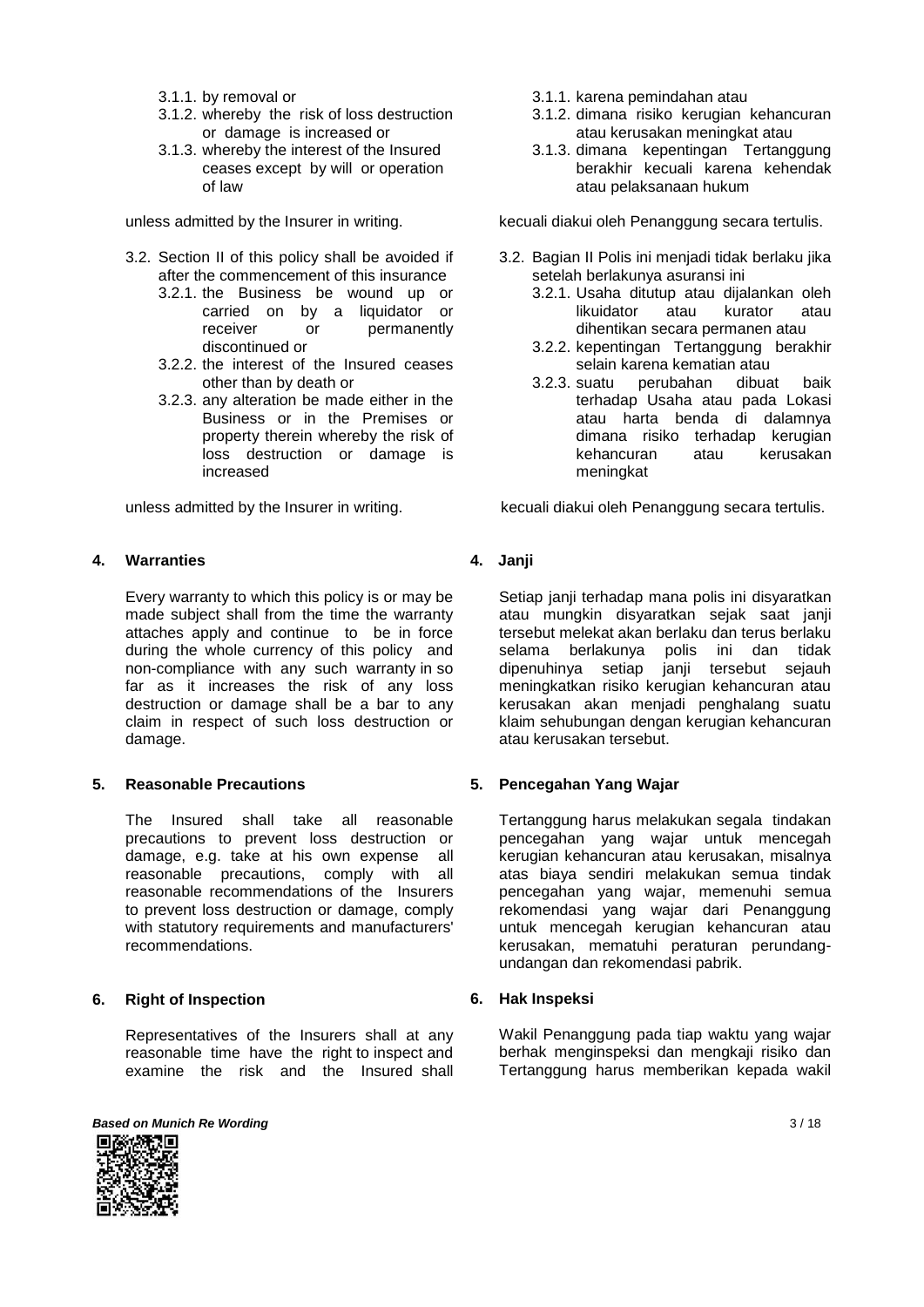provide the representatives of the Insurers with all details and information necessary for the assessment of the risk. Said inspection / examination shall not impose any liability on the Insurers and shall not be taken as guarantee for the Insured of the safety standards of his operations.

#### **7. Claims Procedure**

- 7.1. In the event of any occurrence which might give rise to a claim under this Policy, the Insured shall
	- immediately notify the Insurers by telephone or telegram as well as in writing about the nature and extent of loss destruction or damage
	- take all steps within his power to<br>minimize the extent of the loss minimize the extent of destruction or damage
	- preserve the parts affected and make them available for inspection by a representative or surveyor of the **Insurers**
	- furnish all such information and documentary evidence as the Insurers may require
	- immediately inform the police authorities in case of loss or damage due to theft or burglary or malicious damage.

Upon notification being given to the Insurers under this condition, a representative of the Insurers shall have the opportunity of inspecting the loss destruction or damage before any repairs or alterations are effected. If a representative of the Insurers does not carry out the inspection within a period of time which could be considered as adequate under the circumstances the Insured is entitled to proceed with the repairs or replacement.

- 7.2. The Insured shall not be entitled to abandon any property to the Insurers whether taken possession of by the Insurers or not.
- 7.3. No claim shall be payable under this policy unless the terms of this Condition have been complied with.

Penanggung semua keterangan rinci dan informasi yang diperlukan untuk penilaian risiko. Inspeksi / pemeriksaan tersebut tidak membebankan tanggung jawab apapun kepada Penanggung dan tidak dianggap sebagai jaminan bagi Tertanggung atas standar keselamatan operasinya.

## **7. Prosedur Klaim**

- 7.1. Dalam hal suatu kejadian yang dapat menimbulkan klaim berdasarkan Polis ini, Tertanggung harus
	- segera memberitahu Penanggung melalui telepon atau telegram dan juga secara tertulis mengenai sifat dan tingkat kerugian kehancuran atau kerusakan
	- melakukan semua langkah yang berada di dalam kekuasaannya untuk memperkecil tingkat kerugian kehancuran atau kerusakan
	- menjaga bagian yang terkena dampak dan membuatnya tersedia untuk diinspeksi oleh wakil atau surveyor Penanggung
	- menyerahkan semua informasi dan bukti dokumen yang diminta Penanggung.
	- segera memberitahu polisi yang berwenang dalam hal kehilangan atau kerusakan karena pencurian atau pembongkaran atau kerusakan akibat perbuatan jahat.

Setelah pemberitahuan diberikan kepada Penanggung sesuai kondisi ini, wakil Penanggung mempunyai kesempatan untuk menginspeksi kerugian kehancuran atau kerusakan sebelum suatu perbaikan atau perubahan dilakukan. Jika wakil Penanggung tidak melakukan inspeksi dalam jangka waktu tertentu yang dapat dianggap cukup dalam situasi tersebut Tertanggung berhak melakukan perbaikan atau penggantian.

- 7.2. Tertanggung tidak berhak mengabandon harta benda kepada Penanggung baik yang diambil-alih oleh Penanggung atau tidak.
- 7.3. Tidak ada klaim yang dapat dibayar berdasarkan polis ini kecuali jika syaratsyarat dari Kondisi ini telah dipenuhi.

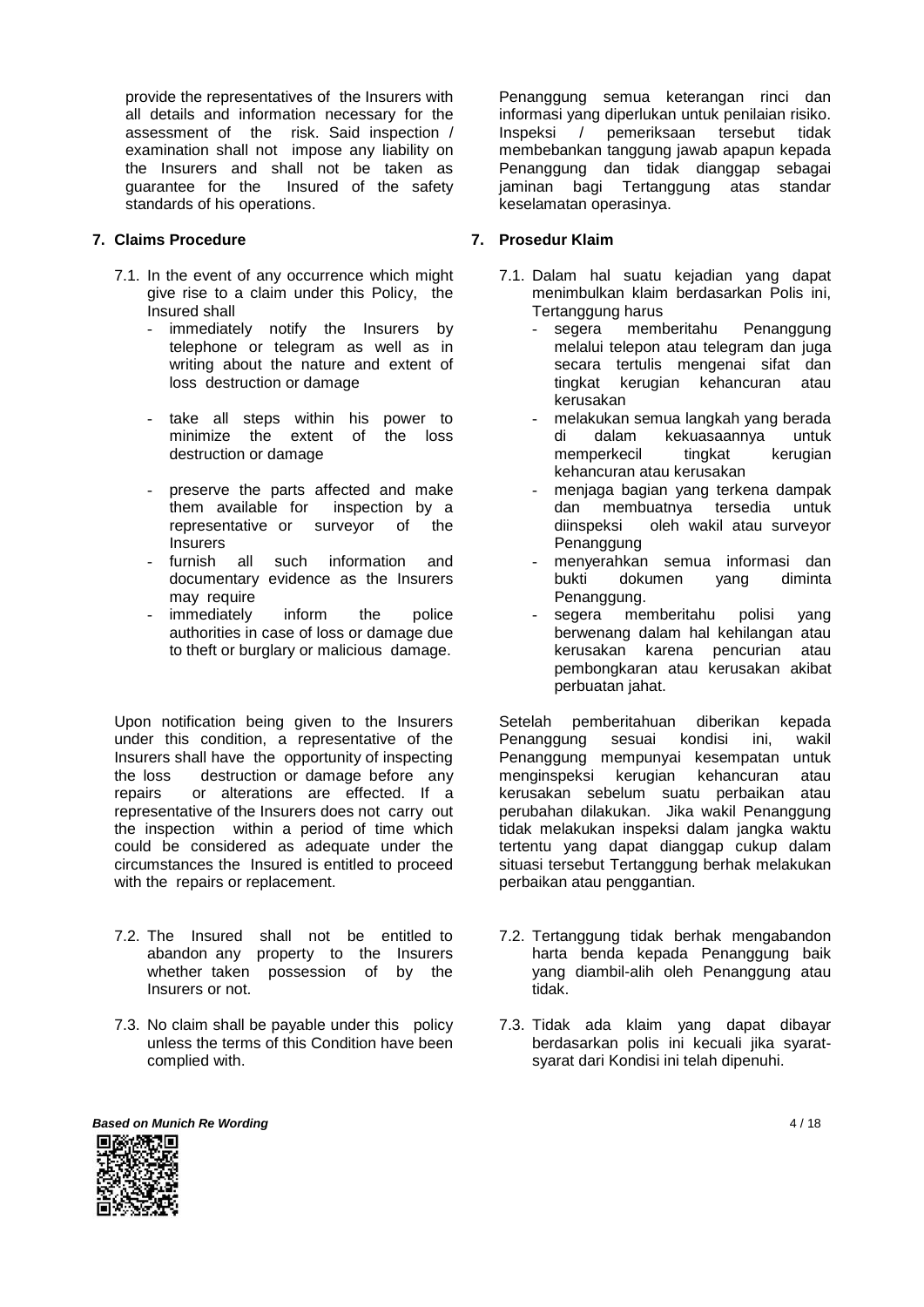## 7.4. Fraud

If a claim is fraudulent in any respect or if fraudulent means are used by the Insured or by anyone acting on his behalf to obtain any benefit under this policy or if any loss or destruction of or damage to the Property Insured or to property used by the Insured at the Premises for the purpose of the Business is caused by the wilful act or with the connivance of the Insured all benefit under this policy shall be forfeited.

# **8. Indemnification**

- 8.1 The Insurers shall indemnify adjusted losses within 30 (thirty) days after receipt of loss adjuster's final report or equivalent proof of loss
- 8.2 Liability having been admitted, payments on account not exceeding the minimum<br>amount justified by the prevailing amount justified by circumstances shall be effected
- 8.3 The Insurers shall be entitled to withhold indemnification
	- if there are doubts regarding the Insured's right to receive the indemnity, pending receipt by the Insurers of the necessary proof
	- if in connection with the claim an examination by the police or an inquiry under criminal law has been instituted against the Insured, pending completion of such examination or enquiry.

# **9. Interest Payments**

The Insurers shall not be liable to pay interest other than interest for default.

# **10. Arbitration**

If any difference shall arise as to the amount to be paid under this Policy (liability being otherwise admitted) such difference shall be referred to the decision of an Arbitrator to be appointed in writing by the parties; if they cannot agree upon a single Arbitrator to the

**Based on Munich Re Wording 5 / 18** 



7.4. Kecurangan

Jika suatu klaim curang dalam hal apapun atau jika cara curang digunakan oleh Tertanggung atau oleh orang yang bertindak atas namanya untuk memperoleh manfaat berdasarkan polis ini atau jika suatu kerugian atau kehancuran pada atau kerusakan atas Harta Benda yang diasuransikan atau atas harta benda yang digunakan oleh Tertanggung di Lokasi untuk kepentingan Usaha disebabkan oleh tindakan sengaja atau kerjasama dengan Tertanggung semua manfaat berdasarkan Polis ini menjadi hilang.

## **8. Pemberian Ganti Rugi**

- 8.1 Penanggung akan memberi ganti rugi atas kerugian yang telah disetujui dalam waktu 30 (tiga puluh) hari setelah diterimanya laporan akhir dari penilai kerugian atau bukti kerugian yang setara
- 8.2 Tanggung jawab telah diakui, pembayaran pendahuluan yang tidak melebihi jumlah minimal sesuai dengan situasi yang ada dapat diberikan
- 8.3 Penanggung berhak menahan pemberian ganti rugi
	- jika terdapat keraguan sehubungan dengan hak Tertanggung untuk menerima ganti rugi, menunggu penerimaan oleh Penanggung bukti yang diperlukan
	- jika berkaitan dengan klaim suatu pemeriksaan oleh polisi atau penyelidikan<br>berdasarkan hukum pidana telah pidana telah dilakukan terhadap Tertanggung, menunggu penyelesaian pemeriksaan atau penyelidikan tersebut.

## **9. Pembayaran Bunga**

Penanggung tidak bertanggung jawab membayar bunga selain bunga karena gagal bayar.

## **10. Arbitrase**

Jika suatu perbedaan timbul mengenai jumlah yang harus dibayar berdasarkan Polis ini (sebaliknya tanggung jawab telah diakui), perbedaan tersebut akan dirujuk pada keputusan seorang Arbiter yang ditunjuk secara tertulis oleh para pihak, jika mereka tidak dapat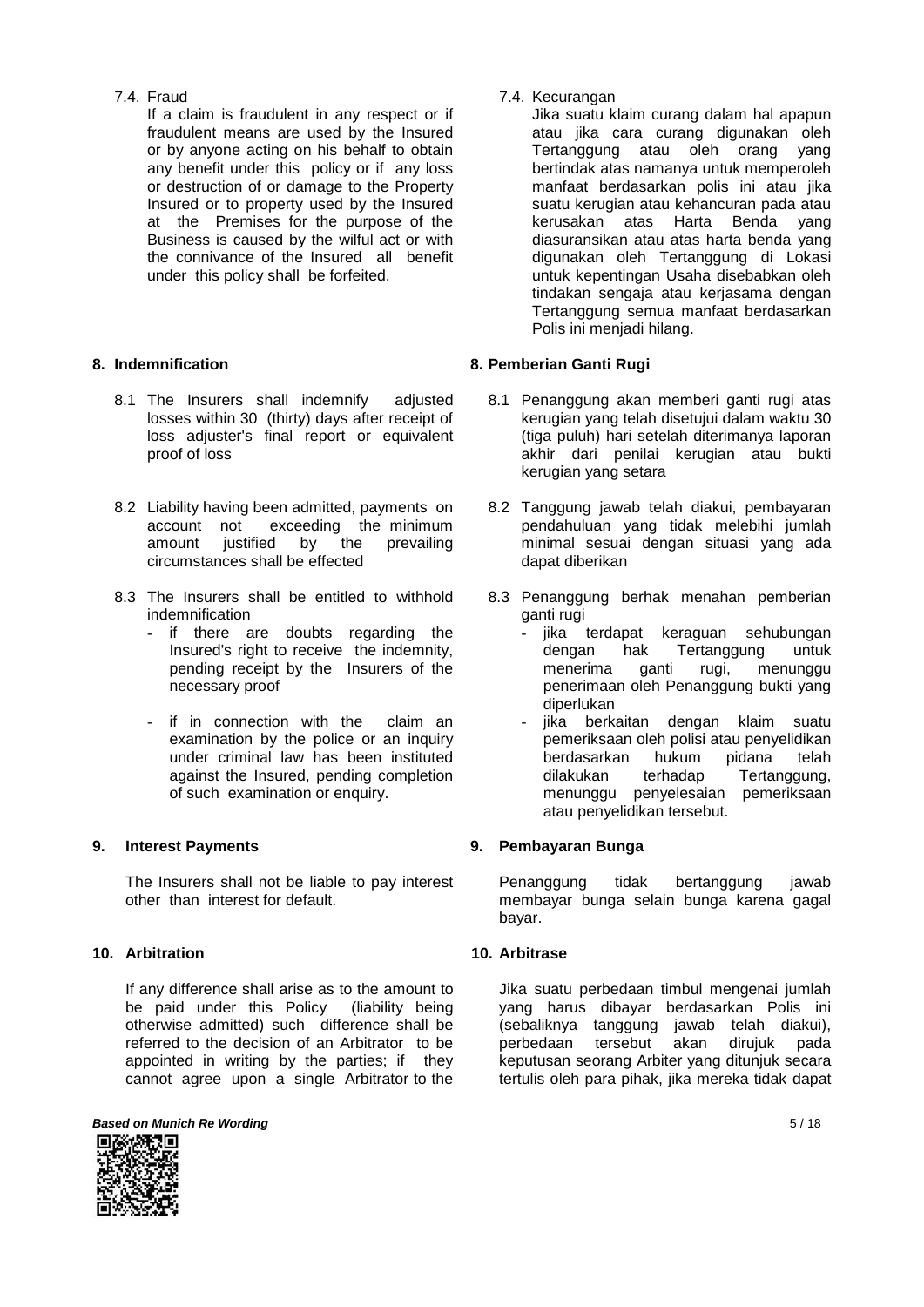decision of two Arbitrators, one to be appointed in writing by each of the parties, within one calendar month after having been required in writing so to do by either of the parties, or, in case the Arbitrators do not agree, of an Umpire to be appointed in writing by the Arbitrators before entering upon the reference. The Umpire shall sit with the Arbitrators and preside at their meetings. The making of an award shall be a condition precedent to any right of action against the Insurers.

## **11. Subrogation**

The Insured shall at the expense of the Insurers do and concur in doing and permit to be done all such acts and things as may be necessary or required by the Insurers in the interest of any rights or remedies, or of obtaining relief or indemnity from parties (other than those insured under this Policy) to which the Insurers shall be or would become entitled or subrogated upon their paying for or making good of any loss destruction damage or expense under this Policy, whether such acts and things shall be or become necessary or required before or after the Insured's indemnification by the Insurers.

## **12. Other Insurance**

If at the time any claim arises under this Policy there is any other insurance covering the same loss destruction or damage the Insurers shall not be liable to pay or contribute more than their rateable proportion of any claim for such loss destruction or damage.

#### **13. Period of Insurance**

The period of insurance is one year. Inception and expiry shall both be 12 o'clock noon at the dates entered in the Schedule. The insurance is automatically renewed for a year, unless Insurer or Insured request in writing the termination at the expiry date, giving 30 days notice.

setuju atas Arbiter tunggal, pada keputusan dua Arbiter, satu ditunjuk secara tertulis oleh masing-masing pihak, dalam satu bulan kalender setelah diminta secara tertulis untuk melakukannya baik para pihak, atau, dalam hal para Arbiter tidak setuju, seorang Wasit yang ditunjuk secara tertulis oleh para Arbiter sebelum masuk ke perujukan. Wasit duduk bersama dengan para Arbiter dan memimpin rapat mereka. Keputusan yang dibuat menjadi suatu kondisi preseden terhadap segala hak untuk bertindak terhadap Penanggung.

#### **11. Subrogasi**

Tertanggung atas biaya Penanggung melakukan dan setuju melakukan dan mengijinkan dilakukannya semua tindakan dan hal-hal yang mungkin diperlukan atau diminta oleh Penanggung demi kepentingan atas segala hak atau pemulihan, atau untuk memperoleh keringanan atau ganti rugi dari pihak-pihak (selain dari mereka yang diasuransikan pada Polis ini) terhadap mana Penanggung berhak atau menjadi berhak atau memperoleh hak tuntut setelah mengganti atau memperbaiki suatu kerugian kehancuran kerusakan atau biaya berdasarkan Polis ini, baik tindakan dan hal-hal tersebut perlu atau menjadi perlu atau diminta sebelum atau setelah pemberian ganti rugi Tertanggung oleh Penanggung.

## **12. Asuransi Lain**

Jika pada saat timbulnya suatu klaim berdasarkan Polis ini terdapat asuransi lain yang menanggung kerugian kehancuran atau kerusakan yang sama Penanggung tidak bertanggung jawab membayar atau memberikan kontribusi lebih dari bagiannya secara proporsional dari klaim untuk kerugian kehancuran atau kerusakan tersebut.

#### **13. Jangka Waktu Asuransi**

Jangka waktu asuransi adalah satu tahun. Mulai dan berakhirnya adalah pada pukul 12 siang pada kedua tanggal yang tercantum dalam Ikhtisar. Asuransi ini secara otomatis diperpanjang untuk satu tahun, kecuali Penanggung atau Tertanggung meminta secara tertulis pengakhiran pada tanggal berakhirnya, dengan menyampaikan pemberitahuan dalam waktu 30 hari.

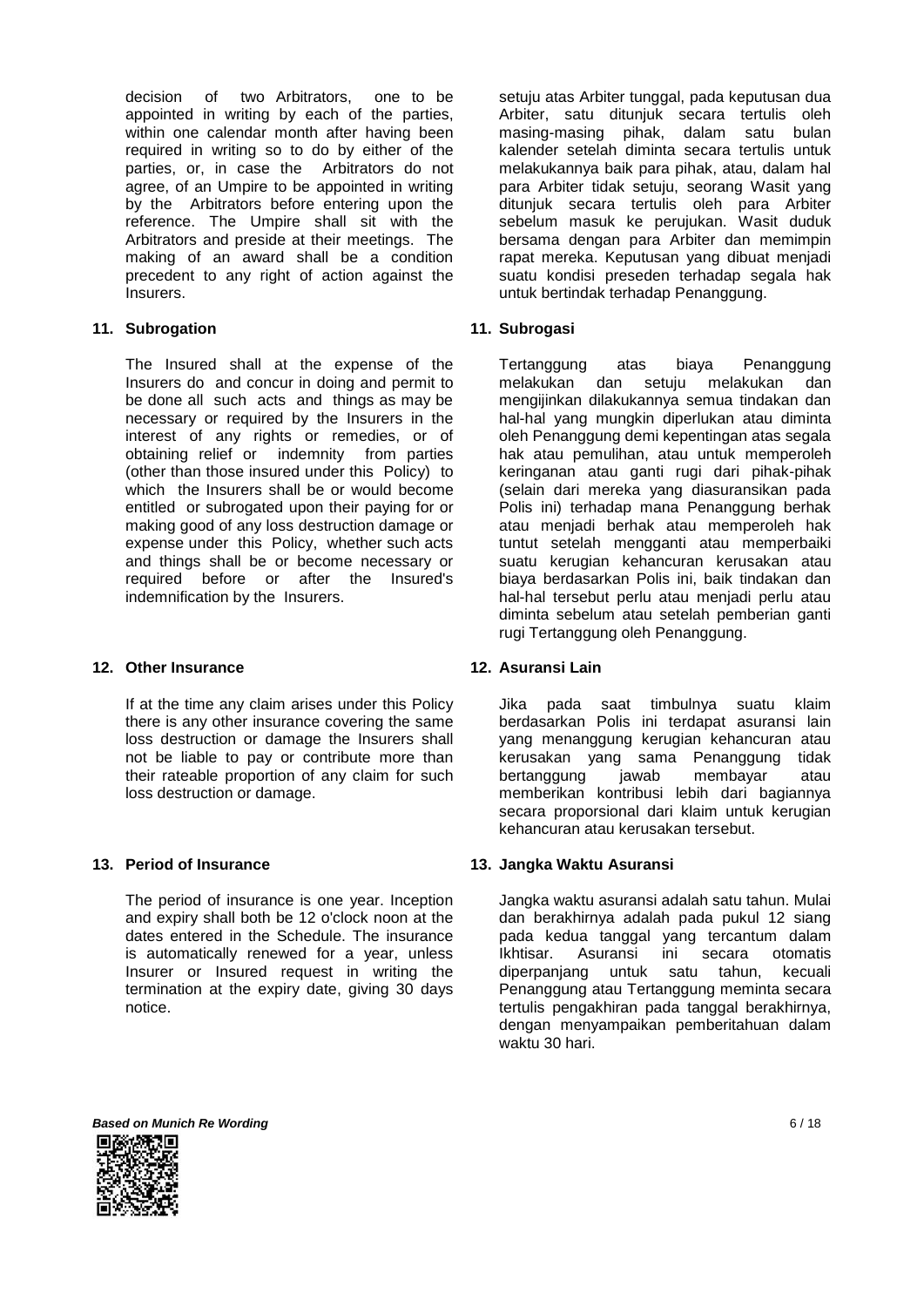#### **14. Average**

The sums insured of each item under Section I and of Section II of this policy (other than those applying solely to fees, rent, removal of debris or private dwelling houses) are declared to be separately subject to Average.

#### Section I:

If the Property Insured under any item shall at the commencement of any loss damage or<br>destruction hereby insured against be destruction hereby insured collectively of greater value than the respective sum insured, then the Insured shall be considered as being his own insurer for the difference and shall bear a rateable share of the loss accordingly.

#### Section II:

The Insurance is limited to loss of Gross Profit due to (a) Reduction in Turnover and (b) Increase in Cost of Working and the amount payable as indemnity thereunder shall be:

- a) in respect of Reduction in Turnover: the sum produced by applying the Rate of Gross Profit to the amount by which the Turnover during the Indemnity Period shall fall short of the Standard Turnover in consequence of loss destruction or damage
- b) in respect of Increase in Cost of Working : the additional expenditure necessarily and reasonably incurred for the sole purpose of avoiding or diminishing the Reduction in Turnover which but for that expenditure would have taken place during the Indemnity Period in consequence of the Incident, but not exceeding the sum produced by applying the Rate of Gross Profit to the amount of the reduction thereby avoided

less any sum saved during the Indemnity Period in respect of such of the charges and expenses of the Business payable out of Gross Profit as may cease or be reduced in consequence of loss destruction or damage

#### **14. Pro-rata**

Harga pertanggungan tiap butir pada Bagian I dan Bagian II polis ini (selain yang berlaku semata-mata untuk uang jasa, sewa, pemindahan puing atau rumah tinggal pribadi) dideklarasikan tunduk pada Pro-rata secara terpisah.

#### Bagian I**:**

Jika Harta Benda yang Diasuransikan pada suatu butir saat mulai terjadinya suatu kerugian kerusakan atau kehancuran yang diasuransikan secara kolektif nilainya lebih besar daripada harga pertanggungan butir tersebut, maka Tertanggung dianggap sebagai penanggungnya sendiri untuk selisihnya dan menanggung bagian sebanding dari kerugian tersebut.

#### Bagian II:

Asuransi ini terbatas pada hilangnya Laba Kotor karena (a) Penurunan Hasil Penjualan dan (b) Kenaikan Biaya Kerja dan jumlah yang dapat dibayarkan sebagai ganti rugi adalah:

- a) sehubungan dengan Penurunan Hasil Penjualan: jumlah yang diperoleh dengan perkalian Tingkat Laba Kotor terhadap suatu jumlah dimana Hasil Penjualan selama Jangka Waktu Ganti Rugi kurang dari Hasil Penjualan Standar sebagai akibat dari kerugian kehancuran atau kerusakan
- b) sehubungan dengan Kenaikan Biaya Kerja: pengeluaran tambahan yang perlu dan wajar yang timbul semata-mata untuk menghindari atau mengurangi Penurunan Hasil Penjualan yang mana pengeluaran tersebut seharusnya timbul selama Jangka Waktu Ganti Rugi sebagai akibat dari Insiden, tetapi tidak melebihi jumlah yang diperoleh dengan perkalian Tingkat Laba Kotor terhadap jumlah penurunan yang berhasil dihindari

dikurangi dengan suatu jumlah yang dihemat selama Jangka Waktu Ganti Rugi sehubungan dengan biaya dan pengeluaran dari Usaha tersebut yang dapat dibayarkan dari Laba Kotor yang hilang atau berkurang sebagai akibat dari kerugian kehancuran atau kerusakan

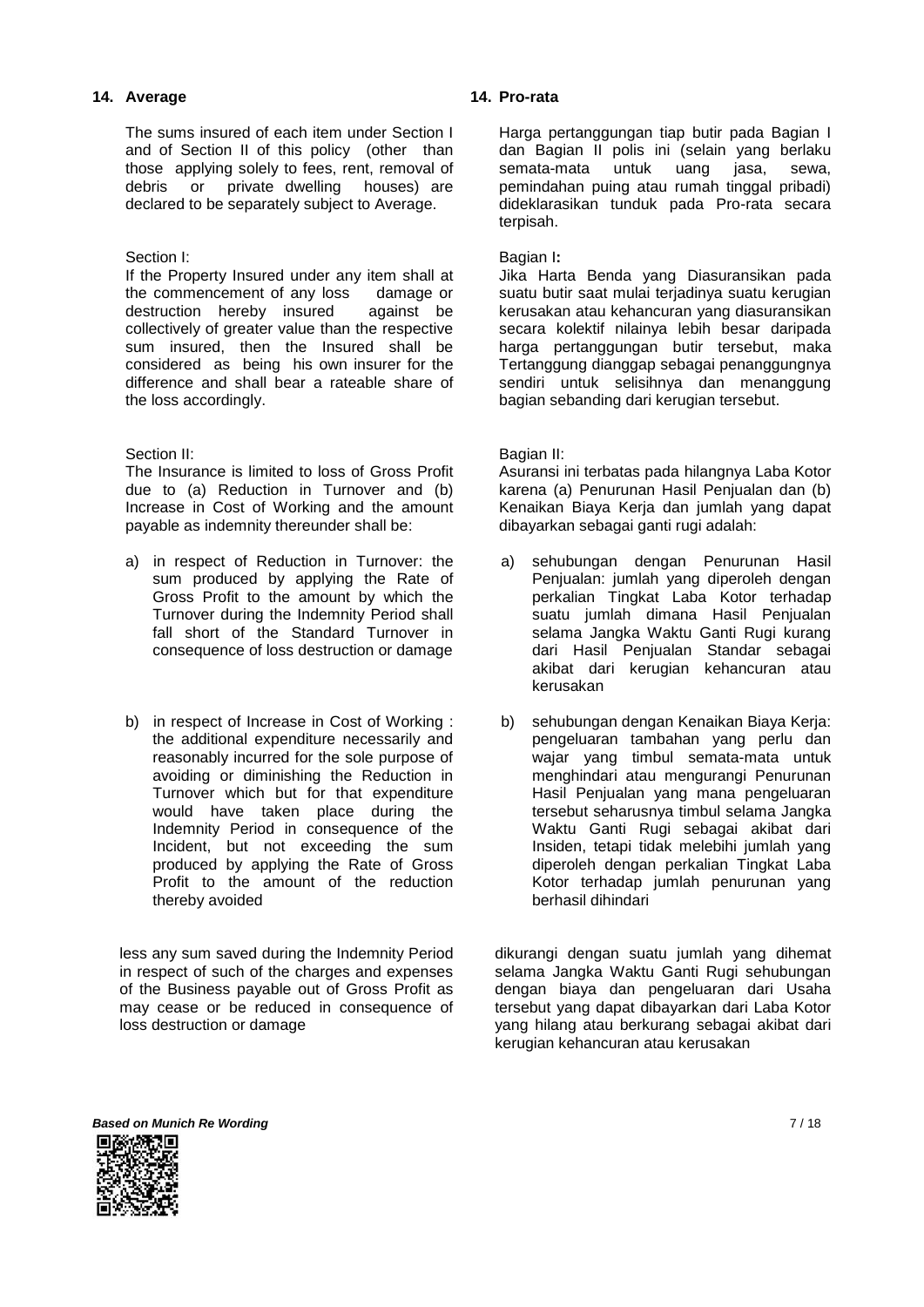provided that if the sum insured by this item be less than the sum produced by applying the Rate of Gross Profit to the Annual Turnover (or to a proportionately increased multiple thereof where the Maximum Indemnity Period exceeds twelve months) the amount payable shall be proportionately reduced.

## **15. Deductibles**

This policy does not cover the amounts of the deductibles stated in the Schedule in respect of each and every loss as ascertained after the application of all other terms and conditions of the policy including any condition of Average.

Warranted that the Insured shall not effect insurance in respect of the amounts of the deductibles stated in the Schedule.

#### **16. Sum(s) Insured**

The sum(s) insured shall not be reduced by any indemnity payments.

#### **SECTION I - MATERIAL DAMAGE**

The Insurers hereby agree with the Insured that if at any time during the period of insurance the items or any part thereof entered in the Schedule and whilst at the premise(s) described in such Schedule shall suffer any unforeseen, sudden and accidental physical loss destruction or damage other than those specifically excluded in the General or Special Exclusions in a manner necessitating repair or replacement, the Insurers will indemnify the Insured in respect of such loss destruction or damage as hereinafter provided by payment in cash, replacement or repair (at the Insurers' option) up to an amount not exceeding in respect of each of the items at any location specified in the Schedule the sum set opposite thereto (sum insured) and not exceeding in any one event the limit of indemnity where applicable and not exceeding in all the total sum expressed in the Schedule as insured hereby.

dengan syarat bahwa jika harga pertanggungan butir ini kurang dari jumlah yang diperoleh dengan perkalian Tingkat Laba Kotor terhadap Hasil Penjualan Tahunan (atau kelipatan yang naik secara proporsional jika Jangka Waktu Ganti Rugi Maksimal melebihi dua belas bulan) jumlah yang dapat dibayarkan berkurang secara proporsional.

#### **15. Risiko Sendiri**

Polis ini tidak menjamin jumlah risiko sendiri yang tercantum dalam Ikhtisar sehubungan dengan masing-masing dan setiap kerugian sebagaimana yang ditentukan setelah diberlakukannya semua syarat dan kondisi lain pada polis termasuk kondisi Pro-rata.

Merupakan janji bahwa Tertanggung tidak mengasuransikan jumlah risiko sendiri yang tercantum dalam Ikhtisar.

#### **16. Harga Pertanggungan**

Harga pertanggungan tidak akan berkurang dengan suatu pembayaran ganti rugi.

#### **BAGIAN I - KERUSAKAN MATERIAL**

Penanggung dengan ini setuju dengan Tertanggung bahwa jika setiap saat selama jangka waktu asuransi butir-butir atau bagian dari padanya yang tercantum dalam Ikhtisar dan selama berada pada lokasi yang tercantum dalam Ikhtisar tersebut menderita suatu kerugian kehancuran atau kerusakan fisik yang tidak terduga, tiba-tiba dan tidak disengaja selain dari hal-hal yang dikecualikan secara khusus dalam Pengecualian Umum atau Khusus dengan cara yang memerlukan perbaikan atau penggantian, Penanggung akan memberi ganti rugi kepada Tertanggung sehubungan dengan kerugian kehancuran atau kerusakan tersebut sebagaimana ditetapkan selanjutnya dengan pembayaran tunai, penggantian atau perbaikan (atas pilihan Penanggung) sampai dengan suatu jumlah yang tidak melebihi nilai masing-masing butir pada setiap lokasi yang tercantum dalam Ikhtisar suatu jumlah yang ditentukan di dalamnya (harga pertanggungan) dan tidak melebihi batas ganti rugi untuk setiap kejadian jika berlaku dan tidak melebihi secara keseluruhan jumlah yang tertera dalam Ikhtisar sebagai yang diasuransikan.



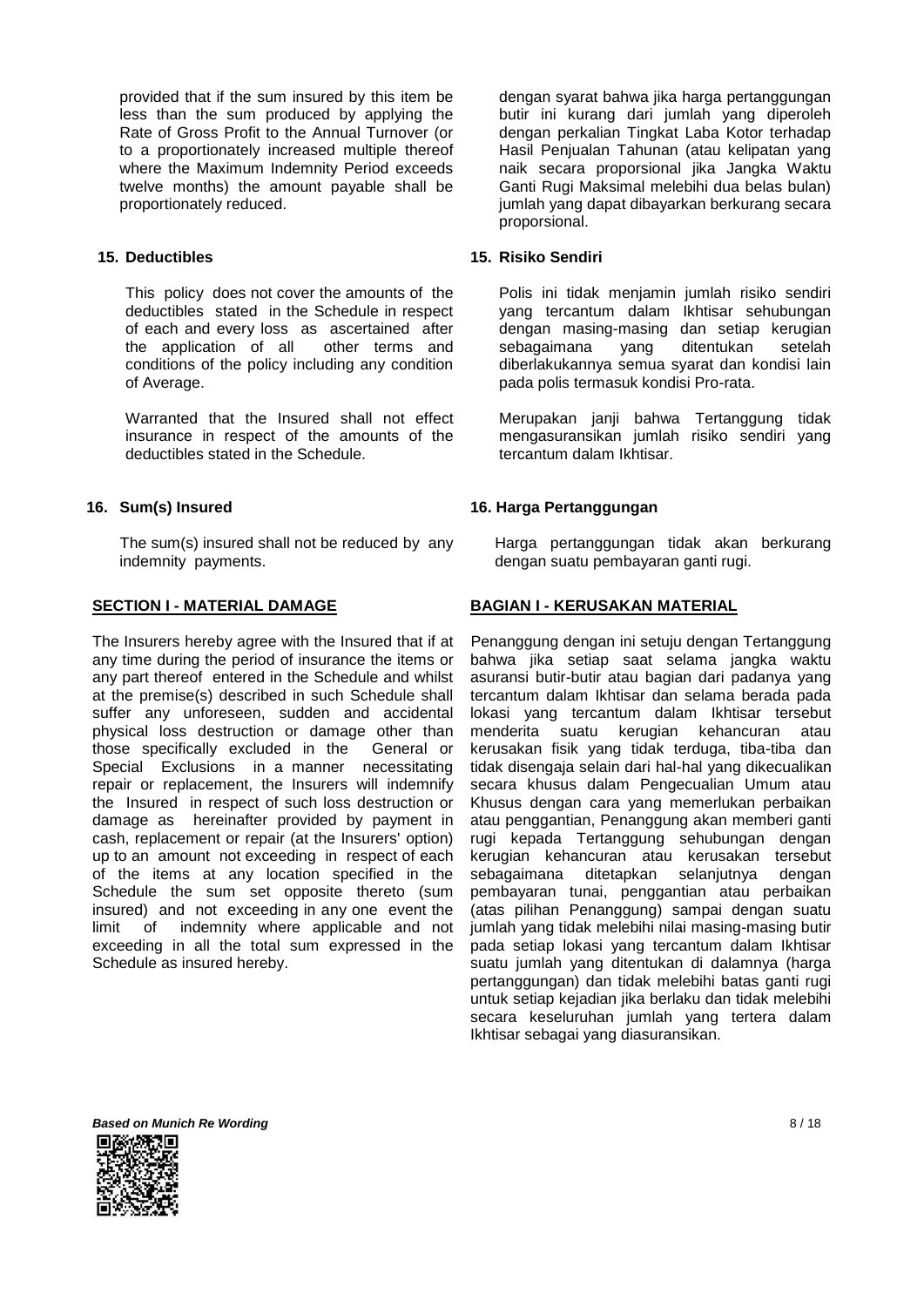#### **Special Exclusions to Section I**

- **1.** The Insurers shall not be liable for loss destruction of or damage to
	- 1.1 property in the course of construction or erection
	- 1.2 property being worked upon and actually arising from the process of manufacture testing repairing cleaning restoring alteration renovation or servicing
	- 1.3 property in transit by road, rail, air or water
	- 1.4 licensed road vehicles, railway locomotives<br>and rolling stock, watercraft, aircraft, watercraft, aircraft, spacecraft and the like
	- 1.5 jewellery, precious stones, precious metals, bullion, furs, curiosities, rare books or works of art
	- 1.6 standing timber, growing crops, animals, birds, fish
	- 1.7 land (including topsoil backfill drainage or culvert), driveways, pavements, roads, runways, railway lines, dams, reservoirs, surface water, underground water, canals, rigs, wells, pipelines, cables, tunnels, pipelines, cables, tunnels, bridges, docks, piers, wharves, mining property underground, offshore property
	- 1.8 property in the possession of customers under Rental Agreements or Hire Purchase, Credit or other Suspensive Sale Agreements
	- 1.9 property which at the time of the happening of loss destruction or damage is insured by or would but for the existence of this policy be insured by any marine policy or policies.
- **2.** The Insurer(s) shall not be liable for loss destruction of or damage to the property insured directly or indirectly caused by or arising out of or aggravated by :

#### **Pengecualian Khusus untuk Bagian I**

- 1.1 Penanggung tidak bertanggung jawab atas kerugian kehancuran pada atau kerusakan atas
	- 1.1 harta benda yang sedang dalam konstruksi atau pemasangan
	- 1.2 harta benda yang sedang dalam proses pengerjaan dan sebenarnya timbul dari proses manufaktur pengujian perbaikan pembersihan pemulihan perubahan renovasi atau servis
	- 1.3 harta benda dalam pengangkutan melalui darat, rel, udara atau air
	- 1.4 kendaraan darat berijin, lokomotif dan gerbong barang kereta api, kendaraan air, pesawat terbang, pesawat ruang angkasa dan sejenisnya
	- 1.5 perhiasan, batu permata, logam mulia, emas lantakan, pakaian yang terbuat dari bulu binatang, barang antik, buku langka atau karya seni
	- 1.6 pohon kayu, tanaman panen, hewan, burung, ikan
	- 1.7 tanah (termasuk lapisan-atas urukan drainase atau gorong-gorong), jalan beraspal, jalan perkerasan, jalan, landas pacu, jalur rel, bendungan, waduk, air permukaan, air bawah tanah, kanal, pengeboran, sumur, saluran pipa, saluran kabel, terowongan, jembatan, galangan, tempat labuh, dermaga, harta benda tambang bawah tanah, harta benda lepas pantai
	- 1.8 harta benda dalam penguasaan pelanggan berdasarkan Perjanjian Sewa atau Sewa Beli, Perjanjian Kredit atau Penjualan Tunda lainnya
	- 1.9 harta benda yang pada saat terjadinya kerugian kehancuran atau kerusakan diasuransikan pada atau seharusnya diasuransikan pada polis atau polis-polis asuransi laut dan bukannya pada keberadaan polis ini.
- **2.** Penanggung tidak bertanggung jawab terhadap kerugian kehancuran pada atau kerusakan atas harta benda yang diasuransikan yang secara langsung atau tidak langsung disebabkan oleh atau timbul dari atau diperburuk oleh:

**Based on Munich Re Wording 8 / 18 and 2008 19 and 2008 19 and 2008 19 and 2008 19 and 2008 19 and 2008 19 and 200**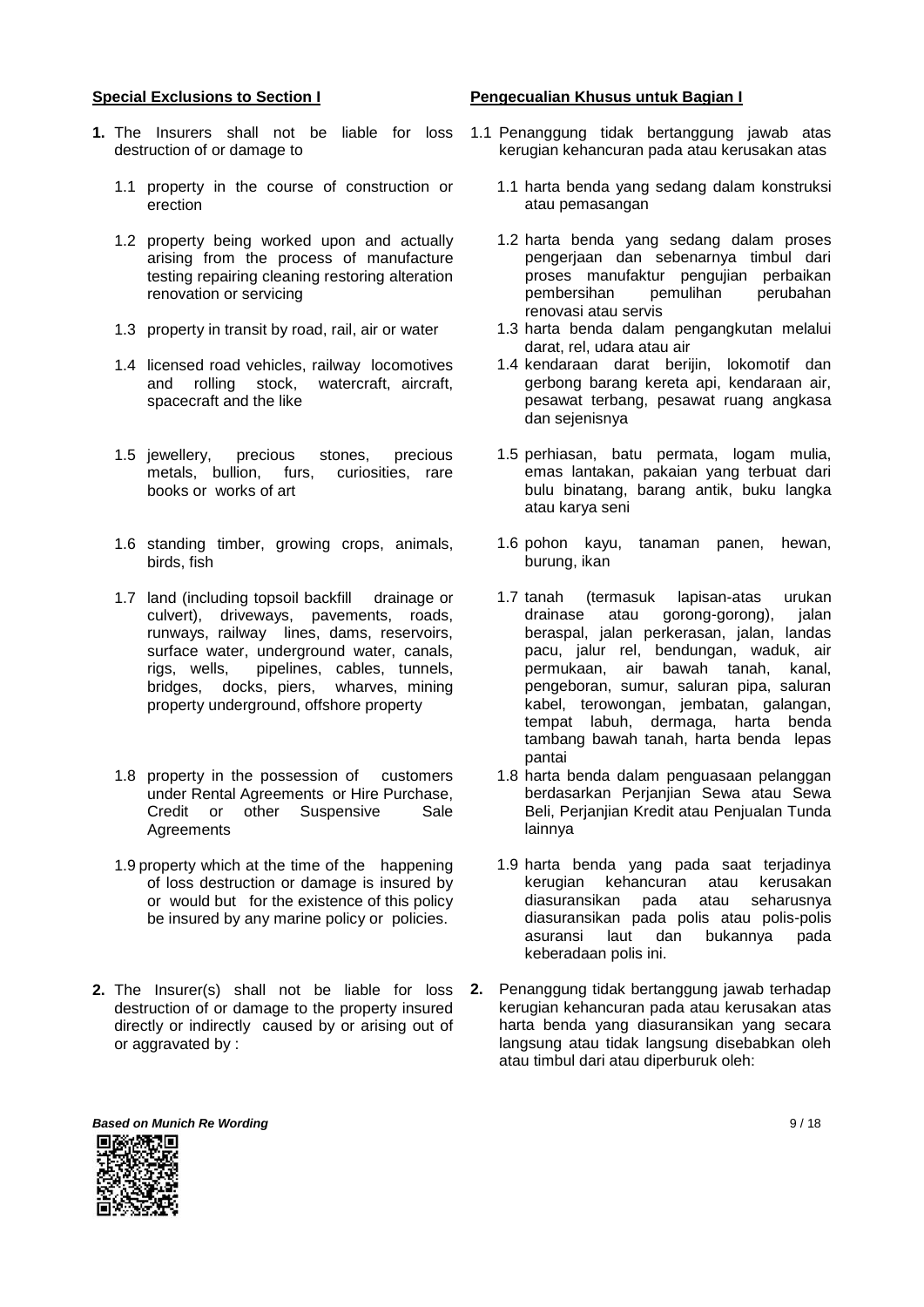- 2.1 delay, loss of market or other consequential or indirect loss or damage of any kind or description whatsoever
- 2.2 dishonesty, fraudulent act, trick, device or other false pretence
- 2.3 disappearance, unexplained or inventory shortage
- 2.4 joint leakage, failure of welds, cracking, fracturing, collapse or overheating of boilers, economisers, superheaters, pressure vessels or any range of steam and feed piping in connection therewith, mechanical or electrical breakdown or derangement in respect of the particular machine apparatus or equipment in which<br>such breakdown or derangement such breakdown originates
- 2.5 all gradually operating causes, including but not limited to wear and tear, rust, corrosion, mildew, mould, fungus, wet or dry rot, gradual deterioration, latent defect, inherent vice, slowly developing deformation or distortion, insects larvae or vermin of any kind, microbes of any kind, unless sudden and unforeseen physical loss destruction or damage ensues, in which case Insurers' liability shall be limited to such ensuing loss damage or destruction.
- 2.6 pollution or contamination, unless caused by fire, lightning, explosion, aircraft or other aerial devices or articles dropped therefrom, riot, civil commotion, strikers, locked-out workers, persons taking part in labour disturbances, malicious persons (other than thieves), earthquake, storm, flood, escape of water from any tank apparatus or pipe or impact by any road vehicle or animal
- 2.7 enforcement of any ordinance or law regulating the construction, repair or demolition of any Property Insured hereunder except as provided for in the Public Authorities Memorandum incorporated in this Section
- **Based on Munich Re Wording 10 / 18**



- 2.1 keterlambatan, kehilangan pasar atau kerugian atau kerusakan lanjutan atau tidak langsung lainnya apapun jenis atau deskripsinya
- 2.2 ketidakjujuran, tindakan curang, tipu daya, muslihat atau kepalsuan lainnya
- 2.3 lenyap, kekurangan yang tidak dapat dijelaskan atau berkurangnya barang inventaris
- 2.4 kebocoran sambungan, kegagalan pengelasan, retak, patah, runtuh atau panas berlebihan pada ketel uap, economiser, superheater, bejana bertekanan atau macam-macam jaringan pipa uap dan jaringan pipa pengisi yang berkaitan dengannya, kegagalan atau kekacauan mekanik atau elektrik sehubungan dengan peralatan atau perlengkapan mesin tertentu di mana kegagalan atau kekacauan tersebut berasal
- 2.5 semua penyebab yang berlangsung secara berangsur-angsur, termasuk tetapi tidak terbatas pada aus, karat, korosi, lumut, lapuk, jamur, busuk basah atau kering, penurunan mutu yang terjadi secara berangsur-angsur, cacat laten, sifat barang, perubahan bentuk atau distorsi yang terjadi secara perlahan, serangga larva atau binatang kecil apapun jenisnya, mikroba apapun jenisnya, kecuali jika selanjutnya terjadi kerugian kehancuran atau kerusakan fisik secara tiba-tiba dan tidak terduga, di mana dalam hal ini tanggung jawab Penanggung terbatas pada kerugian kerusakan atau kehancuran lanjutan tersebut.
- 2.6 polusi atau kontaminasi, kecuali disebabkan oleh kebakaran, petir, ledakan, pesawat udara atau peralatan terbang lainnya atau barang yang terjatuh daripadanya, kerusuhan, huru hara, pemogok, penghalangan pekerja, orang yang mengambil bagian dalam gangguan buruh, orang yang berbuat jahat (selain pencuri), gempa bumi, badai, banjir, meluapnya air dari suatu peralatan tangki atau pipa atau benturan oleh kendaraan darat atau binatang
- 2.7 pemberlakuan suatu ordonansi atau hukum yang mengatur konstruksi, perbaikan atau pemusnahan suatu Harta Benda yang Diasuransikan di sini kecuali yang diatur dalam Memorandum Otoritas Publik yang menjadi kesatuan Bagian ini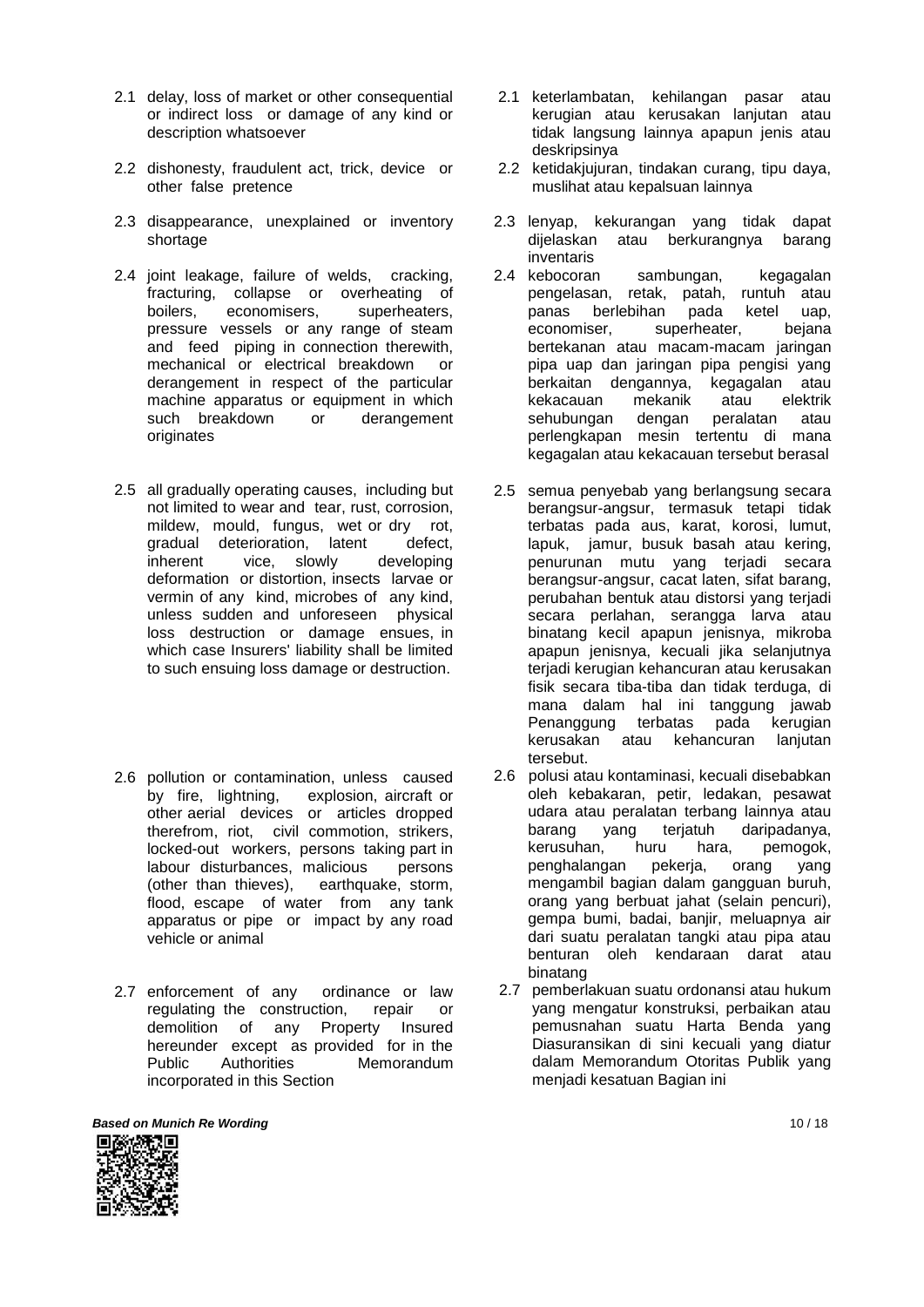- 2.8 shrinkage, evaporation, loss of weight, change in flavour, colour, texture or finish, action of light
- 2.9 change in temperature or humidity, failure or inadequate operation of any airconditioning cooling or heating system due to operating error. The burden of proof that no operating error occurred, shall be upon the Insured
- 2.10 exposure to weather conditions where property is left in the open or not contained in fully enclosed buildings.
- **3**. The Insurers shall not be liable for the costs
	- 3.1 of rectifying defective materials, faulty workmanship or design
	- 3.2 of normal upkeep, normal making good, maintenance
	- 3.3 arising from false or unauthorised programming, punching, labelling or inserting, inadvertent cancelling of information or discarding of data media and from loss of information caused by magnetic fields.

## **Special Conditions to Section I**

#### **1. Sums Insured:**

It is a requirement of this Insurance that the sums insured stated in the Schedule shall not be less than the cost of reinstatement as if such property were reinstated on the first day of the Period of Insurance which shall mean the cost of replacement of the insured items by new items in a condition equal to but not better or more extensive than its condition when new.

#### **2. Basis of Loss Settlement :**

In the event of any loss destruction or damage the indemnification under this section shall be calculated on the basis of the reinstatement or replacement of the property lost destroyed or damaged, subject to the following provisions:

2.1 Reinstatement or replacement shall mean:



- 2.8 penciutan, penguapan, kehilangan berat, perubahan rasa, warna, tekstur atau lapisan penutup, pengaruh cahaya
- 2.9 perubahan suhu atau kelembaban, kegagalan atau tidak memadainya kerja suatu sistem pengatur udara, sistem pendingin atau pemanas karena kesalahan pengoperasian. Kewajiban pembuktian bahwa tidak terjadi kesalahan pengoperasian, berada di pihak **Tertanggung**
- 2.10 paparan terhadap kondisi cuaca di mana harta benda dibiarkan di tempat terbuka atau tidak ditempatkan dalam bangunan yang tertutup seluruhnya.
- **3**. Penanggung tidak bertanggung jawab atas biaya
	- 3.1 pembetulan material yang cacat, salah pengerjaan atau desain
	- 3.2 pemeliharaan normal, perbaikan normal, perawatan
	- 3.3 yang timbul dari salah atau tidak sahnya pemrograman, pelobangan, pelabelan atau penyisipan, pembatalan informasi yang tidak disengaja atau pembuangan media penyimpan data dan dari hilangnya informasi yang disebabkan oleh medan magnet.

## **Kondisi Khusus untuk Bagian I**

#### **1. Harga Pertanggungan:**

Merupakan suatu syarat dari Asuransi ini bahwa harga pertanggungan yang tercantum dalam Ikhtisar tidak boleh kurang dari biaya pemulihan seandainya harta benda tersebut dipulihkan pada hari pertama Jangka Waktu Asuransi yang berarti biaya penggantian benda yang diasuransikan dengan benda baru dalam kondisi yang sama tetapi tidak lebih baik atau lebih ekstensif dari kondisinya ketika baru.

#### **2. Dasar Penyelesaian Kerugian :**

Dalam hal suatu kerugian kehancuran atau kerusakan pemberian ganti rugi berdasarkan bagian ini harus dihitung atas dasar pemulihan atau penggantian harta benda yang hilang hancur atau rusak, tunduk pada ketentuanketentuan berikut:

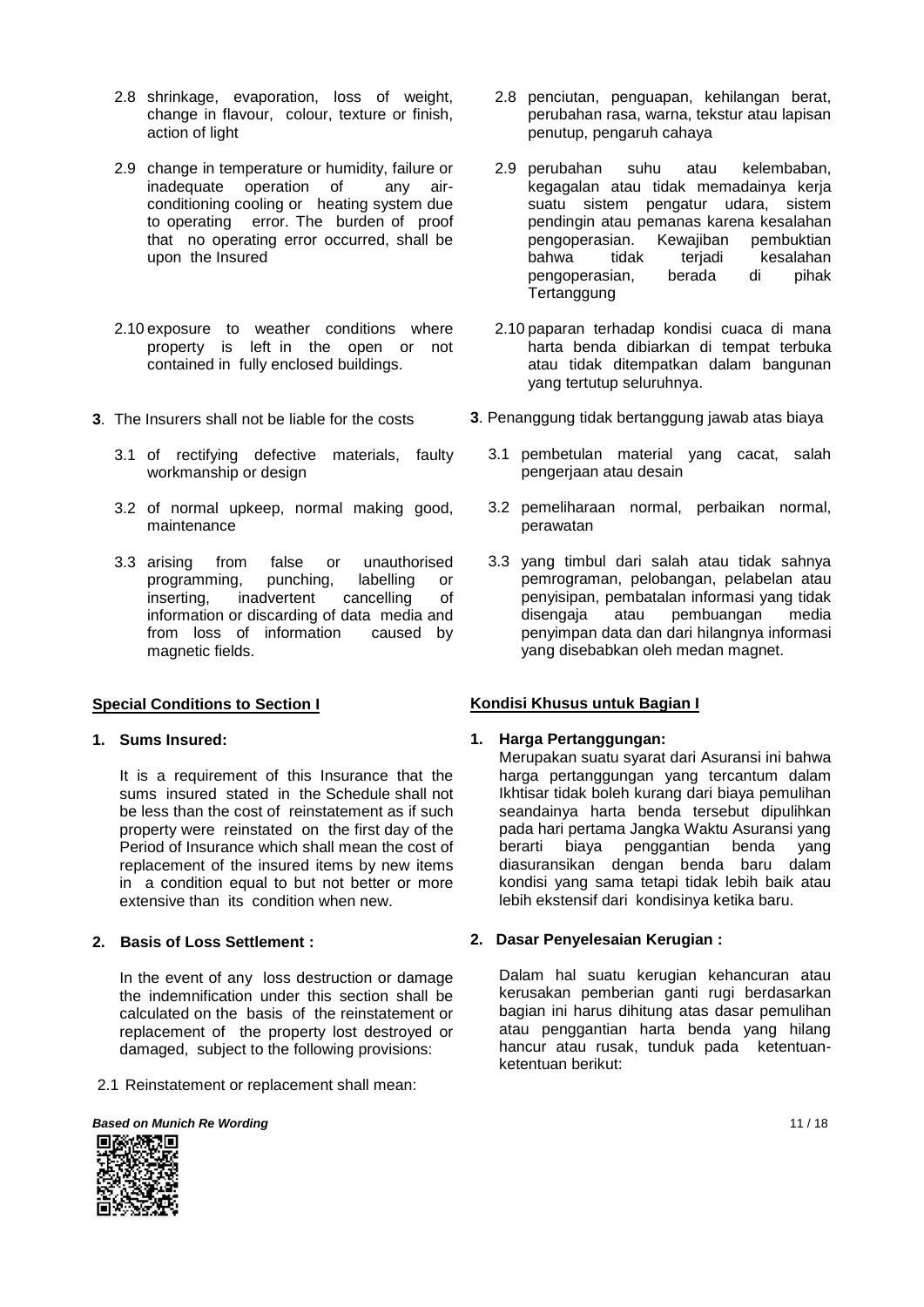- (1) where property is lost or destroyed, the 2.1 Pemulihan atau penggantian berarti: rebuilding of any buildings or the replacement of any other property by similar property, in either case in a condition equal to but not better or more extensive than its condition when new
- (2) where property is damaged, the repair of the damage and the restoration of the damaged portion of the property to a condition substantially the same as but not better or more extensive than its condition when new.
- 2.2 Special Provisions:
	- (1) The work of reinstatement (which may be carried out upon another site and in any manner suitable to the requirements of the Insured subject to the liability of the Insurers not being thereby increased) must be commenced and carried out with<br>reasonable despatch otherwise no reasonable despatch otherwise no payment beyond the amount which would have been payable under the policy if this special provisions had not been incorporated herein shall be made
	- (2) Where any property is lost destroyed or damaged in part only the liability of the Insurers shall not exceed the sum representing the cost which the Insurers could have been called upon to pay for reinstatement if such property had been wholly destroyed
	- (3) If at the time of reinstatement the sum representing the cost which would have been incurred in the reinstatement if the whole property covered by such item had been destroyed exceeds the sum insured thereon at the commencement of any destruction of or damage then the Insured shall be considered as being his own insurer for the difference between the sum insured and the sum representing the cost of reinstatement of the whole of the property and shall bear a rateable proportion of the loss accordingly
	- (4) Until the cost of reinstatement or
- - (1) Jika harta benda hilang atau hancur, konstruksi kembali suatu bangunan atau penggantian suatu harta benda lain dengan harta benda serupa, masingmasing dalam kondisi yang sama tetapi tidak lebih baik atau lebih ekstensif dari kondisinya ketika baru
	- (2) Jika harta benda rusak, perbaikan kerusakan dan pemulihan bagian yang rusak dari harta benda ke suatu kondisi yang secara substansial sama tetapi tidak lebih baik atau lebih ekstensif dari kondisinya ketika baru.
- 
- 2.2 Ketentuan Khusus:<br>(1) Pekerjaan pemulihan (1) Pekerjaan pemulihan (yang dapat dilaksanakan di lokasi lain dan dengan<br>suatu cara vang sesuai dengan suatu cara yang sesuai dengan persyaratan Tertanggung dengan syarat tanggung jawab Penanggung karenanya tidak meningkat) harus dimulai dan dilaksanakan dengan cepat dan wajar jika tidak maka tidak ada pembayaran melebihi jumlah yang seharusnya dibayar berdasarkan polis ini jika seandainya ketentuan khusus ini tidak dibuat menjadi kesatuan daripadanya
	- (2) Jika suatu harta benda hilang hancur atau rusak sebagian saja tanggung jawab Penanggung tidak akan melebihi jumlah yang mencerminkan biaya dimana Penanggung seharusnya membayar pemulihan kembali seandainya harta benda tersebut hancur seluruhnya
	- (3) Jika pada saat pemulihan kembali jumlah yang mencerminkan biaya yang seharusnya dikeluarkan dalam pemulihan kembali seandainya keseluruhan harta benda yang dijamin oleh butir tersebut telah hancur melebihi harga pertanggungannya pada saat mulai terjadinya suatu kehancuran atau kerusakan maka Tertanggung dianggap sebagai penanggungnya sendiri untuk selisih antara harga pertanggungan dan jumlah yang mencerminkan biaya pemulihan kembali atas seluruh harta benda dan akan menanggung bagiannya secara proporsional dari kerugian tersebut.

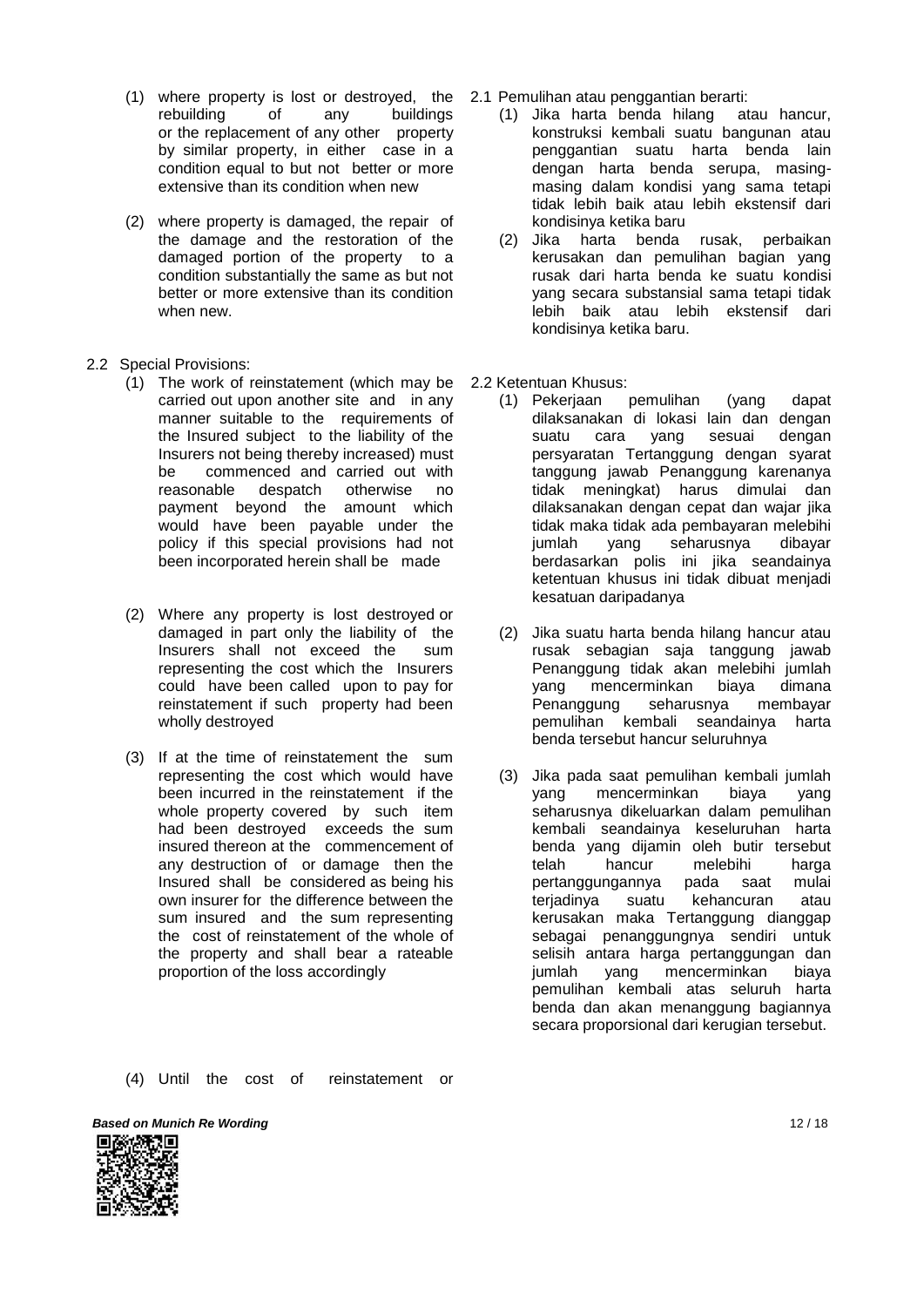replacement shall have been actually incurred the amount payable under each of the items shall be calculated on the basis of the actual cash value of such items immediately before the loss destruction or damage with due allowance for depreciation for age use and condition.

## **3. First Loss Insurance**

- 3.1 The items mentioned hereinafter are covered on a First Loss Basis, subject to amounts per item entered in the Schedule
	- Money and stamps
	- Employees Pedal Cycles and other Personal Effects
	- Documents, Manuscripts and Business Books: only the value of materials as stationery together with the cost of clerical labour expended in writing up and not the value of the information to the Insured
	- Computer Systems Records: the value of materials together with the cost of clerical labour and computer time expended in reproducing such records (excluding any expense in connection with the production of information to be recorded therein), but not for the value of the information contained therein to the Insured.
	- Patterns, Models, Moulds, Plans and Designs: an amount not exceeding the cost of the labour and materials expended in reinstatement.
- 3.2 Debris Removal This policy covers the necessary expense for removal of debris of insured property from the described premises as a result of physical loss destruction or damage insured against under this policy.
	- The Insurers' total liability for debris
- **Based on Munich Re Wording 13 / 18**



(4) Sampai biaya pemulihan kembali atau penggantian telah benar-benar timbul jumlah yang dapat dibayar berdasarkan masing-masing butir akan dihitung atas dasar nilai tunai sebenarnya dari butir-butir tersebut sesaat sebelum kerugian kehancuran atau kerusakan dengan memperhitungkan depresiasi untuk usia pemakaian dan kondisi.

## **3. Asuransi Kerugian Pertama**

- 3.1 Butir-butir yang disebut berikut ini dijamin atas dasar Kerugian Pertama, dengan ketentuan jumlah tiap butir yang tercantum dalam Ikhtisar
	- Uang dan meterai
	- Sepeda dan Barang Pribadi lain milik karyawan
	- Dokumen, Naskah dan Buku Kegiatan Usaha: hanya nilai material sebagai alat-tulis beserta biaya tenaga kerja administrasi yang dikeluarkan untuk menulis kembali secara lengkap dan bukan nilai informasi bagi Tertanggung
	- Catatan Sistem Komputer: nilai material beserta biaya tenaga kerja administrasi dan waktu pengoperasian komputer yang dikeluarkan untuk mereproduksi catatan tersebut (tidak termasuk pengeluaran yang berkaitan dengan pembuatan informasi yang akan dicatat di dalamnya), tetapi tidak untuk nilai informasi yang terkandung di dalamnya bagi Tertanggung.
	- Pola, Model, Cetakan, Rencana dan Desain: suatu jumlah yang tidak melebihi biaya tenaga kerja dan<br>material vang dikeluarkan dalam yang dikeluarkan dalam pemulihan kembali.
- 3.2 Pemindahan Puing Polis ini menjamin biaya yang diperlukan untuk pemindahan puing dari harta benda yang diasuransikan dari lokasi yang disebutkan sebagai akibat dari kerugian kehancuran atau kerusakan fisik yang diasuransikan berdasarkan polis ini.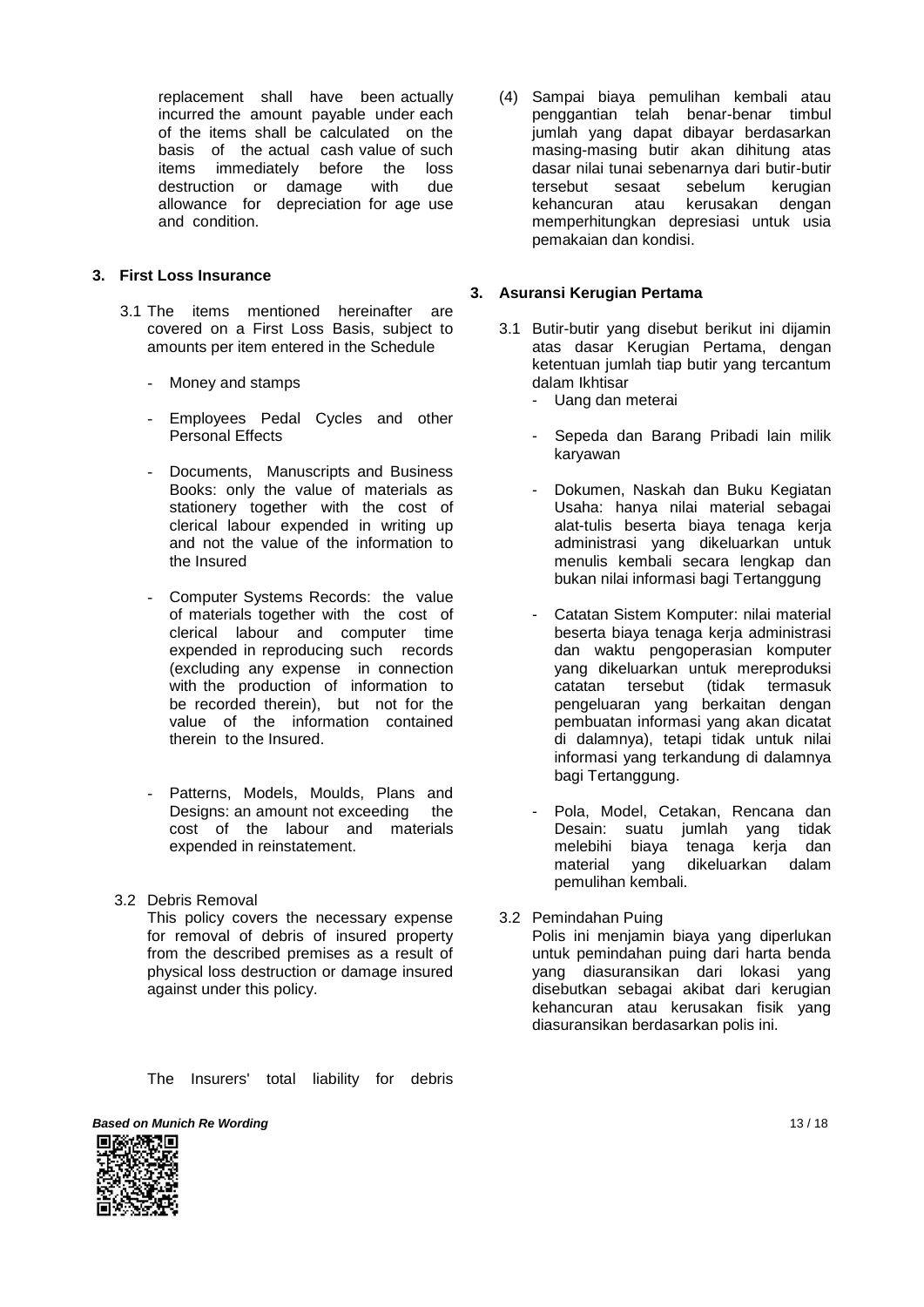removal is limited to the amount entered in the Schedule.

#### **4. Capital Additions**

The insurance by this policy shall, subject to its terms and conditions, extend to cover:

- any newly acquired buildings, machinery and other equipment in so far as the same are not otherwise insured, and
- alterations, additions and improvements to building, machinery and other equipment

during the current period of insurance at any of the premises hereby insured, provided that:

- 1) at any one location this increase shall not exceed 5% of the total sum insured on such item;
- 2) the Insured advise the Insurers within three months of the particulars of any such capital additions and pay such additional premiums as the Insurers may require.

Total tanggung jawab Penanggung untuk pemindahan puing terbatas pada jumlah yang tercantum dalam Ikhtisar.

## **4. Tambahan Kapital**

Asuransi berdasarkan polis ini, tunduk pada syarat dan kondisinya, diperluas untuk menjamin:

- setiap bangunan, mesin dan peralatan lain yang baru diperoleh sejauh harta benda tersebut belum diasuransikan, dan
- perubahan, penambahan dan perbaikan pada bangunan, mesin dan peralatan lain

selama jangka waktu asuransi pada suatu lokasi yang diasuransikan, dengan syarat bahwa:

- 1) pada tiap lokasi kenaikan ini tidak melebihi 5% dari total harga pertanggungan pada butir tersebut;
- 2) Tertanggung memberitahu Penanggung dalam waktu tiga bulan atas setiap keterangan tambahan kapital tersebut dan membayar premi tambahan sebagaimana yang diminta oleh Penanggung.

#### **SECTION II - BUSINESS INTERRUPTION**

The Insurers agree that if during the period of insurance the business carried on by the Insured at the premises specified in the Schedule is interrupted or interfered with in consequence of loss destruction or damage indemnifiable under Section I**,** then the Insurers shall indemnify the Insured for the amount of loss as hereinafter defined resulting from such interruption or interference provided that the liability of the Insurers in no case exceeds the sum insured or such other sum as may hereinafter be substituted therefor by Endorsement signed by or on behalf of the Insurers.

#### **Special Exclusions to Section II**

- **1.** This Policy does not cover any loss resulting from interruption of or interference with the business directly or indirectly attributable to
	- 1.1. any restrictions on reconstruction or



# **BAGIAN II – GANGGUAN USAHA**

Penanggung setuju bahwa jika selama jangka waktu asuransi usaha yang dijalankan oleh Tertanggung di lokasi yang diuraikan dalam Ikhtisar terganggu atau terpengaruh sebagai akibat dari kerugian kehancuran atau kerusakan yang dapat diberi ganti rugi berdasarkan Bagian I, maka Penanggung akan memberi ganti rugi kepada Tertanggung untuk suatu jumlah kerugian yang selanjutnya didefinisikan yang diakibatkan oleh gangguan atau pengaruh tersebut dengan syarat tanggung jawab Penanggung tidak dalam hal apapun melebihi harga pertanggungan atau jumlah lain yang disebutkan dalam Endosemen yang ditandatangani oleh atau atas nama Penanggung.

#### **Pengecualian Khusus Bagian II**

**1.** Polis ini tidak menjamin setiap kerugian yang diakibatkan oleh gangguan atau pengaruh pada usaha langsung atau tidak langsung diakibatkan oleh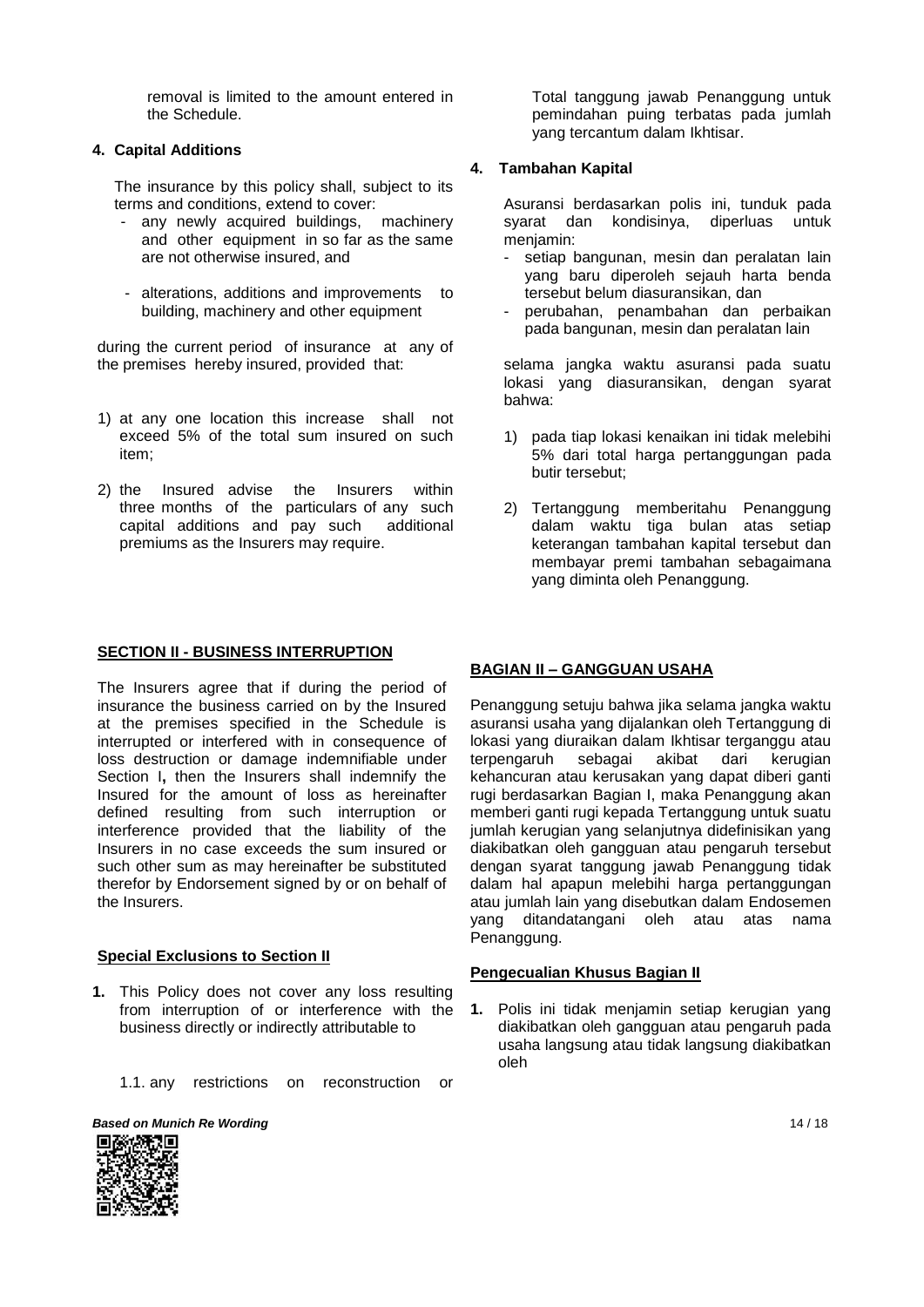operation imposed by any public authority

- 1.2. the Insured's lack of sufficient capital for timely restoration or replacement of property lost, destroyed or damaged
- 1.3. loss of business due to causes such as suspension, lapse or cancellation of a lease licence or order etc. which occurs after the date when the items lost destroyed or damaged are again in operating condition and the business could have been resumed, if said lease license or order etc. had not lapsed or had not been suspended or cancelled.
- **2**. This Policy does not cover the deductible stated in the Schedule to be borne by the Insured.

#### **Basis of Insurance**

The cover provided under this Section shall be limited to loss of Gross Profit due to (a) Reduction in Turnover and (b) Increase in Cost of Working and the amount payable as indemnity hereunder shall be:

- (a) in respect of Reduction in Turnover: the sum produced by applying the Rate of Gross Profit to the amount by which the Turnover during the Indemnity Period shall fall short of the Standard Turnover in consequence of the loss destruction or damage
- (b) in respect of Increase in Cost of Working: the additional expenditure necessarily and reasonably incurred for the sole purpose of avoiding or diminishing the Reduction in Turnover which but for that expenditure would have taken place during the Indemnity Period in consequence of loss destruction or damage, but not exceeding the sum produced by applying the Rate of Gross Profit to the amount of the reduction thereby avoided

less any sum saved during the Indemnity Period in respect of such of the charges and expenses of the business payable out of Gross Profit as may cease or be reduced in consequence of loss destruction or damage

provided that if the sum insured by this item be less

- 1.1. tiap pembatasan pada konstruksi kembali atau operasi yang diberlakukan otoritas publik
- 1.2. ketidak-cukupan kapital Tertanggung untuk pemulihan atau penggantian harta benda yang hilang, hancur atau rusak tepat pada waktunya
- 1.3. kehilangan usaha karena penundaan, pengakhiran atau pembatalan sewa ijin atau pesanan dsb. yang terjadi setelah tanggal saat barang-barang hilang hancur atau rusak tersebut kembali dalam kondisi dapat dioperasikan dan kegiatan usaha dapat dimulai lagi, seandainya sewa ijin atau pesanan dsb. belum berakhir atau ditunda atau dibatalkan.
- **2**. Polis ini tidak menjamin risiko sendiri yang tercantum dalam Ikhtisar yang menjadi beban Tertanggung.

#### **Dasar Asuransi**

Jaminan yang diberikan Bagian ini terbatas pada hilangnya Laba Kotor karena (a) Penurunan Hasil Penjualan dan (b) Kenaikan Biaya Kerja dan jumlah yang dapat dibayarkan sebagai ganti rugi disini adalah:

- (a) sehubungan dengan Penurunan Hasil Penjualan: jumlah yang diperoleh dengan perkalian Tingkat Laba Kotor terhadap suatu jumlah dimana Hasil Penjualan selama Jangka Waktu Ganti Rugi kurang dari Hasil Penjualan Standar sebagai akibat dari kerugian kehancuran atau kerusakan
- (b) sehubungan dengan Kenaikan Biaya Kerja: pengeluaran tambahan yang perlu dan wajar yang timbul semata-mata untuk menghindari atau mengurangi Penurunan Hasil Penjualan yang mana pengeluaran tersebut seharusnya timbul selama Jangka Waktu Ganti Rugi sebagai akibat dari Insiden, tetapi tidak melebihi jumlah yang diperoleh dengan perkalian Tingkat Laba Kotor terhadap jumlah penurunan yang berhasil dihindari

dikurangi dengan suatu jumlah yang dihemat selama Jangka Waktu Ganti Rugi sehubungan dengan biaya dan pengeluaran dari usaha tersebut yang dapat dibayarkan dari Laba Kotor yang hilang atau berkurang sebagai akibat dari kerugian kehancuran atau kerusakan

**Based on Munich Re Wording 15 / 18 and 15 / 18 and 15 / 18 and 15 / 18 and 15 / 18 and 15 / 18 and 15 / 18 and 15 / 18 and 15 / 18 and 15 / 18 and 15 / 18 and 15 / 18 and 15 / 18 and 15 / 18 and 19 and 19 and 19 and 19 an** 

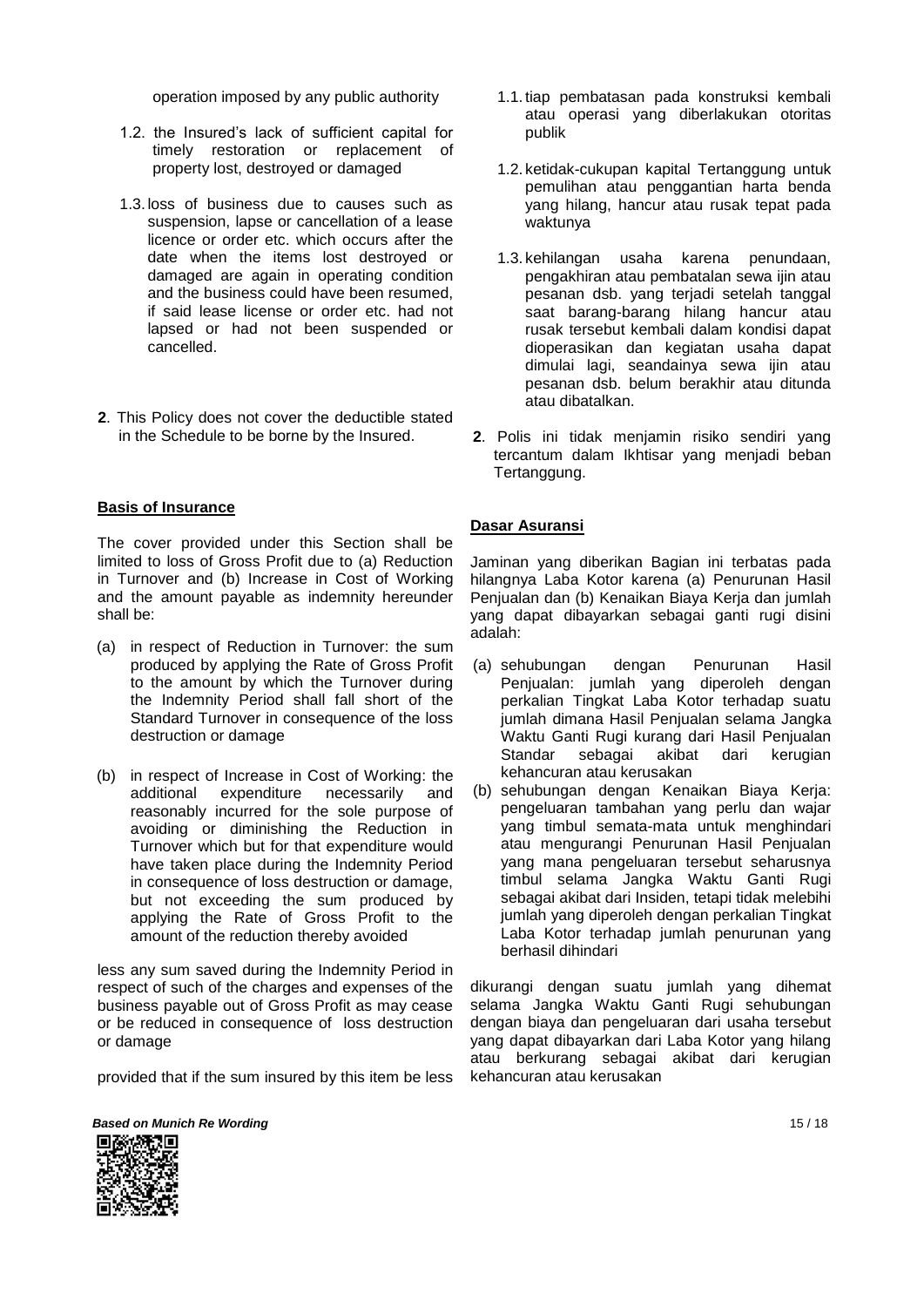than the sum produced by applying the Rate of Gross Profit to the Annual Turnover (or to a proportionately increased multiple thereof where the Maximum Indemnity Period exceeds twelve months ) the amount payable shall be proportionately reduced.

#### **Definitions**

1. Gross Profit

The amount by which

- the sum of the amount of the Turnover and the amounts of the closing stock and work in progress shall exceed
- the sum of the amount of the opening stock and work in progress and the amount of the Uninsured Working Expenses.

Note : The amounts of the opening and closing stocks and work in progress shall be arrived at in accordance with the Insured's normal accountancy methods, due provision being made for depreciation.

2. Uninsured Working Expenses

The variable expenses of the business which are not insured by this policy :

2.1 turnover and purchases taxes 2.2 purchases ( less discount received )

- 2.3 carriage, packing and freight
- 3. Turnover

The money (less discount allowed) paid or payable to the Insured for goods sold and delivered and for services rendered in the courses of the business at the Premises.

4. Indemnity Period

The period beginning with the occurrence of loss destruction or damage and ending not later than the Maximum Indemnity Period thereafter during which the results of the Business shall be affected in consequence thereof.

5. Rate of Gross Profit:

dengan syarat bahwa jika harga pertanggungan butir ini kurang dari jumlah yang diperoleh dengan perkalian Tingkat Laba Kotor terhadap Hasil Penjualan Tahunan (atau kelipatan yang naik secara proporsional jika Jangka Waktu Ganti Rugi Maksimal melebihi dua belas bulan) jumlah yang dapat dibayarkan berkurang secara proporsional.

#### **Definisi**

1. Laba Kotor

Suatu jumlah dimana

- jumlah dari nilai Hasil Penjualan dan nilai stok akhir dan sedang dalam pengerjaan melebihi
- jumlah dari nilai stok awal dan sedang dalam pengerjaan dan Biaya-Biaya Kerja Yang Tidak Diasuransikan.

Catatan: Nilai stok awal dan akhir dan sedang dalam pengerjaan akan dihitung sesuai dengan metode akuntansi yang normal dari Tertanggung, dengan memperhitungkan depresiasi.

2. Biaya Kerja Yang Tidak Diasuransikan

Biaya variabel dari kegiatan usaha yang tidak diasuransikan pada polis ini:

- 2.1 pajak penjualan dan pembelian
- 2.2 pembelian (dikurangi potongan yang diterima)
- 2.3 pengangkutan, pengepakan dan ongkos angkut
- 3. Hasil Penjualan

Sejumlah uang (dikurangi potongan yang diberikan) yang dibayar atau yang dapat dibayarkan kepada Tertanggung untuk barang yang dijual dan dikirim dan untuk jasa yang diberikan sehubungan dengan usaha di Lokasi.

4. Jangka Waktu Ganti Rugi

Jangka waktu yang dimulai dengan terjadinya kehilangan kehancuran atau kerusakan dan berakhir tidak lebih lama dari Jangka Waktu Ganti Rugi Maksimal selama mana hasil Usaha terpengaruh sebagai akibat daripadanya.



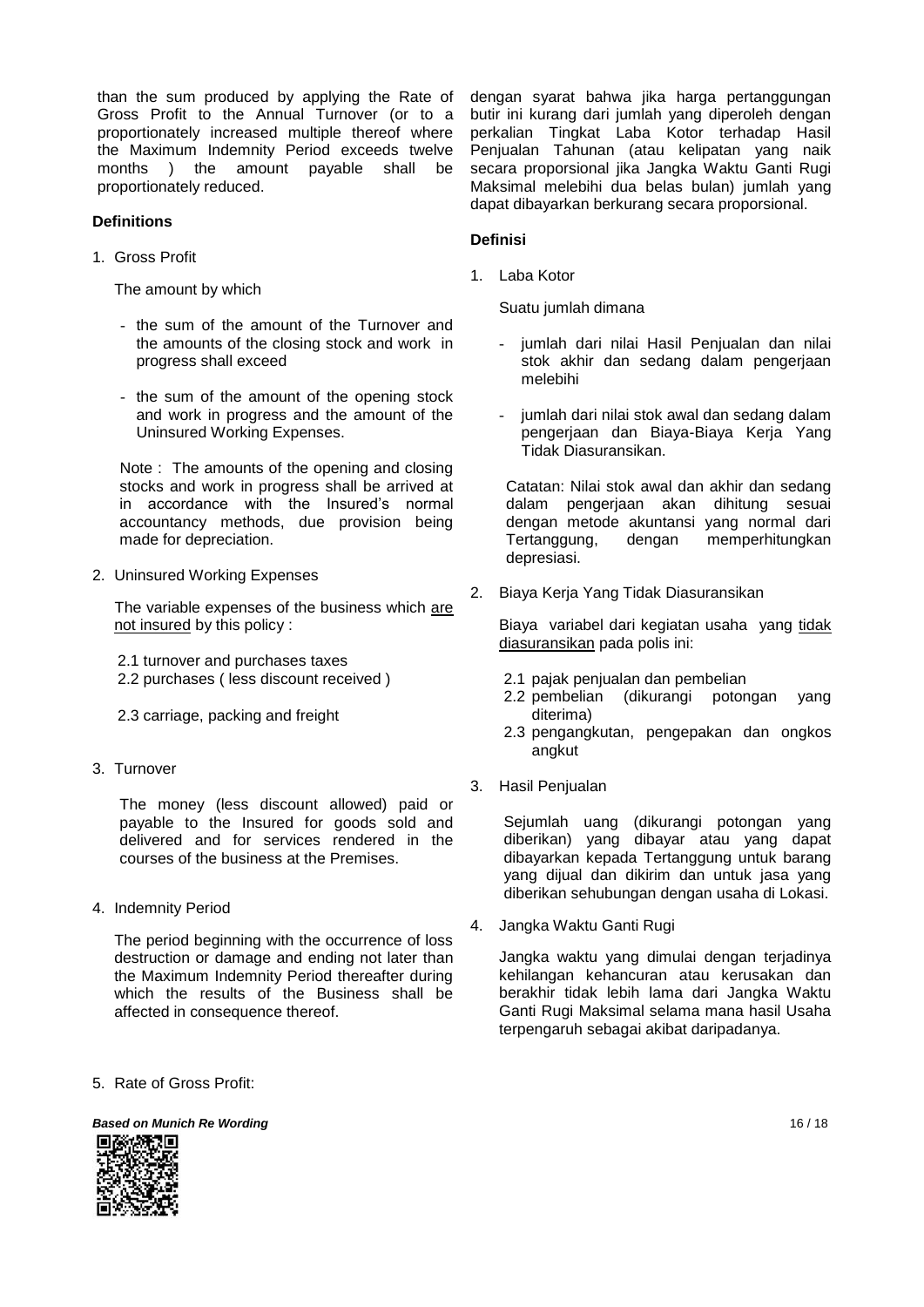The Rate of Gross Profit earned on the turnover during the financial year immediately before the date of loss destruction or damage

#### Annual Turnover:

The Turnover during the twelve months immediately before the date of loss destruction or damage

#### Standard Turnover:

The Turnover during that period in the twelve months immediately before the date of loss destruction or damage which corresponds with the Indemnity Period appropriately adjusted where the Indemnity Period exceeds twelve months

to which such adjustments shall be made as may necessary to provide for the trend of the business and for variations in or other circumstances affecting the Business either before or after loss destruction or damage or which would have affected the Business had the loss destruction or damage not occurred, so that the figures thus adjusted shall represent as nearly as may be reasonably practicable the result which but for the loss destruction or damage would have been obtained during the relative period after the loss destruction or damage.

## Provisions

## Memo 1 - Benefits from Other Premises

If during the indemnity period goods are sold or services are rendered else where than at the Premises for the benefit of the Business either by the Insured or by others acting on his behalf, the money paid or payable in respect of such sales or services shall be taken into account in arriving at the Turnover during the Indemnity Period.

## Memo 2 - Return of Premium

If the Insured declares at the latest six months after the expiry of any policy year that the Gross Profit earned during the accounting period of twelve months most nearly concurrent with any period of





5. Tingkat Laba Kotor:

Tingkat Laba Kotor yang dihasilkan atas hasil penjualan selama tahun takwim sesaat sebelum tanggal kerugian kehancuran atau kerusakan

Hasil Penjualan Tahunan:

Hasil Penjualan selama dua belas bulan sesaat sebelum tanggal kerugian kehancuran atau kerusakan

Hasil Penjualan Standar:

Hasil Penjualan selama jangka waktu dua belas bulan tersebut sesaat sebelum tanggal kerugian kehancuran atau kerusakan yang bersesuaian dengan Jangka Waktu Ganti Rugi yang disesuaikan secara tepat dimana Jangka Waktu Ganti Rugi melebihi dua belas bulan

terhadap mana penyesuaian tersebut dibuat seperlunya untuk memenuhi tren usaha dan berbagai variasi pada atau keadaan lain yang mempengaruhi Usaha baik sebelum atau sesudah kerugian kehancuran atau kerusakan atau yang mungkin mempengaruhi Usaha seandainya tidak terjadi kerugian kehancuran atau kerusakan, sehingga dengan demikian angka-angka yang disesuaikan akan mencerminkan hasil sedekat mungkin sesuai praktek yang wajar seandainya kerugian kehancuran atau kerusakan tidak terjadi yang mungkin dapat dicapai selama jangka waktu terkait setelah kerugian kehancuran atau kerusakan.

## Ketentuan

## Memo 1 - Manfaat dari Lokasi Lain

Jika selama jangka waktu ganti rugi barang dijual atau jasa diberikan di tempat selain daripada Lokasi bersangkutan untuk manfaat Usaha baik oleh Tertanggung atau pihak-pihak lain yang bertindak atas namanya, uang yang telah dibayar atau yang dapat dibayar sehubungan dengan penjualan atau jasa tersebut akan diperhitungkan dalam menghitung Hasil Penjualan selama Jangka Waktu Ganti Rugi.

## Memo 2 – Pengembalian Premi

Jika Tertanggung mendeklarasikan paling lambat enam bulan setelah berakhirnya tahun polis bahwa Laba Kotor yang diperoleh selama jangka waktu